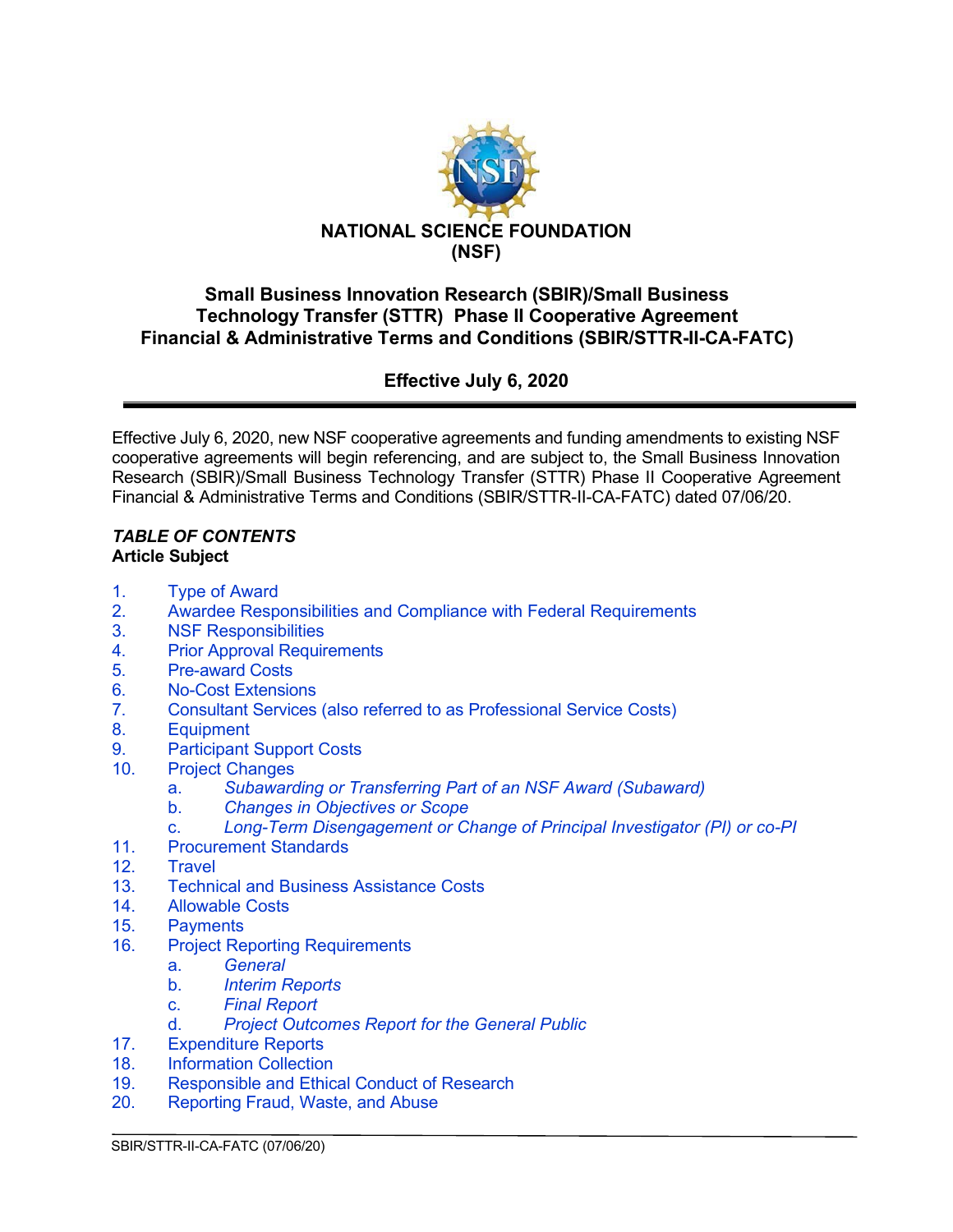- 21. Reporting Subawards and Executive [Compensation](#page-14-0)
- 22. [System for Award Management and](#page-17-0) Universal Identifier Requirements
- 23. [Unpaid Federal Tax Liability](#page-18-0)<br>24. Criminal Convictions
- 24. [Criminal Convictions](#page-18-1)<br>25. Copyrighted Material
- 25. [Copyrighted Material](#page-18-2)<br>26. Public Access to Cop
- 26. [Public Access to Copyrighted Material](#page-19-0)<br>27. Publications
- **[Publications](#page-20-0)**
- 28. [Patent Rights](#page-21-0)
- 29. [Audit and Records](#page-26-0)
- 30. [Site Visits](#page-26-1)<br>31. Suspensio
- 31. [Suspension or Termination](#page-27-0)<br>32. Termination Review Proced
- 32. [Termination Review Procedure](#page-28-0)<br>33. Price Reduction for Defective C
- 33. [Price Reduction for Defective Cost or Pricing Data](#page-28-1)<br>34. Non-Discrimination Statutes
- 34. [Non-Discrimination Statutes](#page-29-0)<br>35. Reporting Classifiable Inform
- 35. [Reporting Classifiable Information](#page-29-1)
- 36. [Animal Welfare](#page-29-2)
- 37. [Research Involving Recombinant or Synthetic Nucleic Acid Molecules](#page-30-0)
- 38. [Clean Air and Water](#page-30-1)<br>39. Human Research Su
- 39. [Human Research Subjects](#page-31-0)<br>40. Life Sciences Dual Use Res
- [Life Sciences Dual Use Research of Concern \(DURC\)](#page-31-1)
- 41. [Investigator Financial Disclosure Policy](#page-31-2)<br>42. Whistleblower Protection
- **[Whistleblower Protection](#page-31-3)**
- 43. [State Sales and Use Taxes](#page-32-0)
- 44. [Recipient Integrity and Performance Matters](#page-32-1)
- 45. [Breach of Personally Identifiable Information](#page-32-2)<br>46. Post-award Disclosure of Current Support an
- 46. [Post-award Disclosure of Current Support and In-Kind Contribution Information](#page-32-3)<br>47. Fee Payments
- 47. [Fee Payments](#page-33-0)<br>48. Debarment and
- 48. [Debarment and Suspension](#page-33-1)<br>49. Changes to the Cooperative
- 49. [Changes to the Cooperative Agreement](#page-33-2)
- 50. [Limitation of Funds](#page-34-0)
- 51. [Resolution of Conflicting Conditions](#page-34-1)
- 52. [Resolution of Disagreements and Disputes](#page-34-2)

#### **Other Consideration**

- 53. [Liability](#page-34-3)
- 54. [Sharing of Findings, Data and Other Research Products](#page-34-4)
- 55. [Partnerships with Foreign Collaborators](#page-35-0)
- 56. [Government Permits and Activities Abroad](#page-35-1)

#### <span id="page-1-0"></span>**1. Type of Award**

The award notice specifies a pre-determined fixed amount of NSF support for the project described in the referenced proposal. This amount is based upon the budget approved by NSF for the referenced proposal, as amended.

Payment of the award amount is subject to compliance with the award terms and conditions, including Article 12, Allowable Costs, Article 13, Payments, Article 15, Project Reporting Requirement, Article 33, Price Reduction for Defective Cost or Pricing Data, and NSF's acceptance of the reports submitted by the awardee under Article 15. On the basis of its review of these reports and/or other pertinent information, NSF reserves the right to modify the payment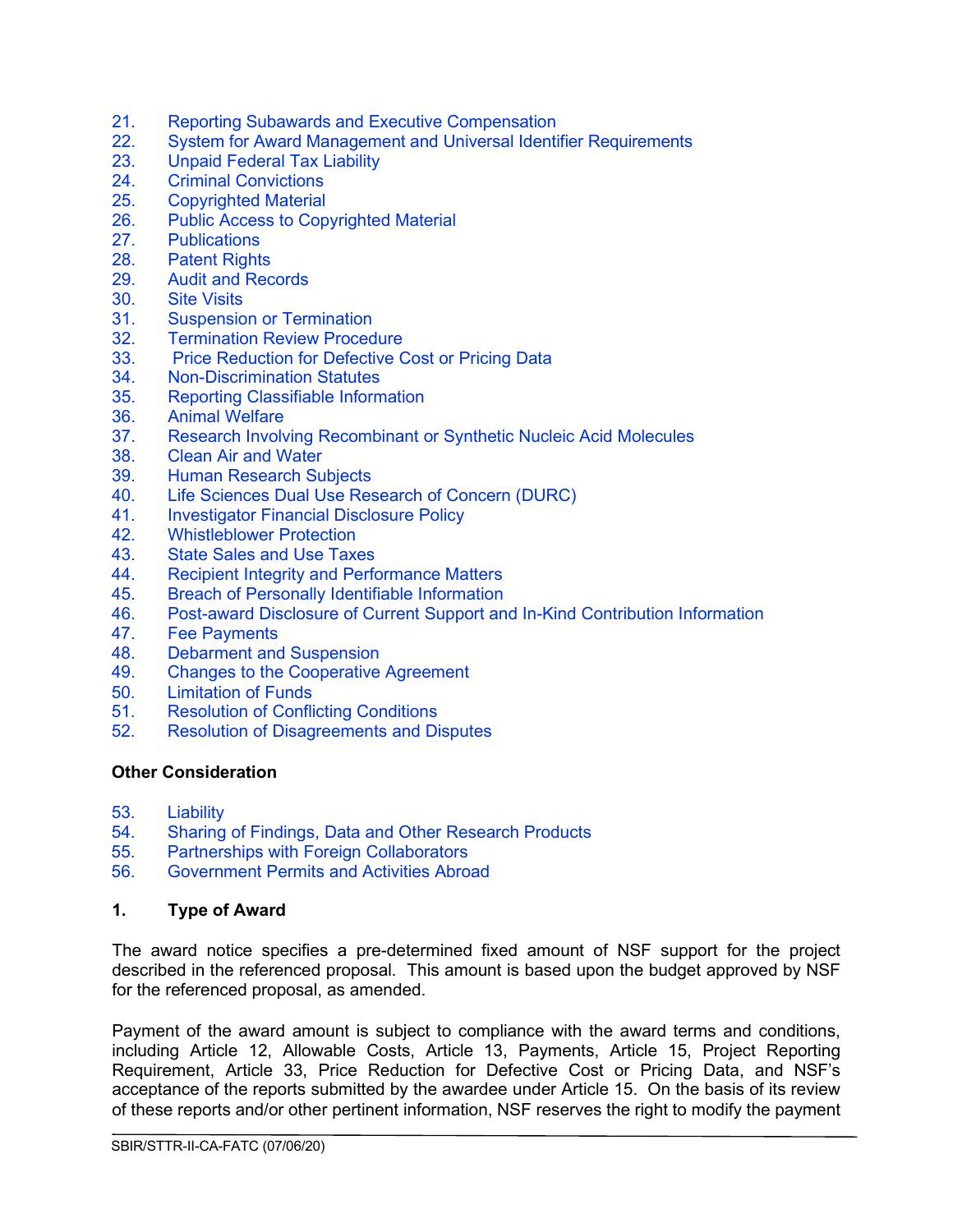schedule or suspend or terminate the award, if NSF determines that such action is appropriate. If estimated total expenditures are less than the award amount (less the small business fee), the awardee shall contact NSF to renegotiate the scope of this award. Similarly, if the awardee expects that the full scope of work will be completed at a total cost less than the award amount (less the small business fee), it is the obligation of the awardee to promptly notify NSF.

# <span id="page-2-0"></span>**2. Awardee Responsibilities and Compliance with Federal Requirements**

a. The awardee has full responsibility for the conduct of the project or activity supported under this award and for adherence to the award conditions. Although the awardee is encouraged to seek the advice and opinion of NSF on special problems that may arise, such advice does not diminish the awardee's responsibility for making sound scientific and administrative judgments and should not imply that the responsibility for operating decisions has shifted to NSF. The awardee is responsible for notifying NSF about: (1) any allegation of research misconduct that it concludes has substance and requires an investigation in accordance with NSF research misconduct regulations published at 45 Code of Federal Regulations (CFR) Part 689; or (2) any significant problems relating to the administrative or financial aspects of the award.

b. The requirements of this award are contained in these SBIR/STTR Phase II Cooperative Agreement Financial & Administrative Terms and Conditions unless otherwise specified in the award notice. The applicable Federal administrative standards are incorporated by reference and are contained in 2 CFR § 200, Uniform Administrative Requirements, Cost Principles, and Audit Requirements for Federal Awards (Uniform Guidance) Subparts A through D. 2 CFR § 200 Subparts A through D also apply to commercial organizations, including small businesses. These SBIR/STTR Phase II Cooperative Agreement Financial & Administrative Terms and Conditions (SBIR/STTR-II-CA-FATC) serve as the Foundation's implementation of 2 CFR § 200. If the CA-FATC is silent on a specific area covered by 2 CFR § 200, the requirements specified in 2 CFR § 200 must be followed.

c. By acceptance of this award, the awardee agrees to comply with the applicable Federal requirements and to the prudent management of all expenditures and actions affecting the award, including the monitoring of subrecipients (if applicable). Specific guidance on subrecipient monitoring and management can be found in 2 CFR § 200.331. A listing of National Policy Requirements that awardees must adhere to, where applicable, is located at: [https://nsf.gov/awards/managing/rtc.jsp.](https://nsf.gov/awards/managing/rtc.jsp)

d. Documentation for each expenditure or action affecting this award must reflect appropriate organizational reviews or approvals that should be made in advance of the action. Organizational reviews are intended to help assure that expenditures are allowable, necessary and reasonable for the conduct of the project and that the proposed action:

- 1. is consistent with award terms and conditions;
- 2. is consistent with NSF and awardee policies;
- 3. represents effective utilization of resources; and
- 4. does not constitute a project change which requires NSF prior written approval (see Article 8).

Nothing in this article shall be construed to require administrative reviews or documentation that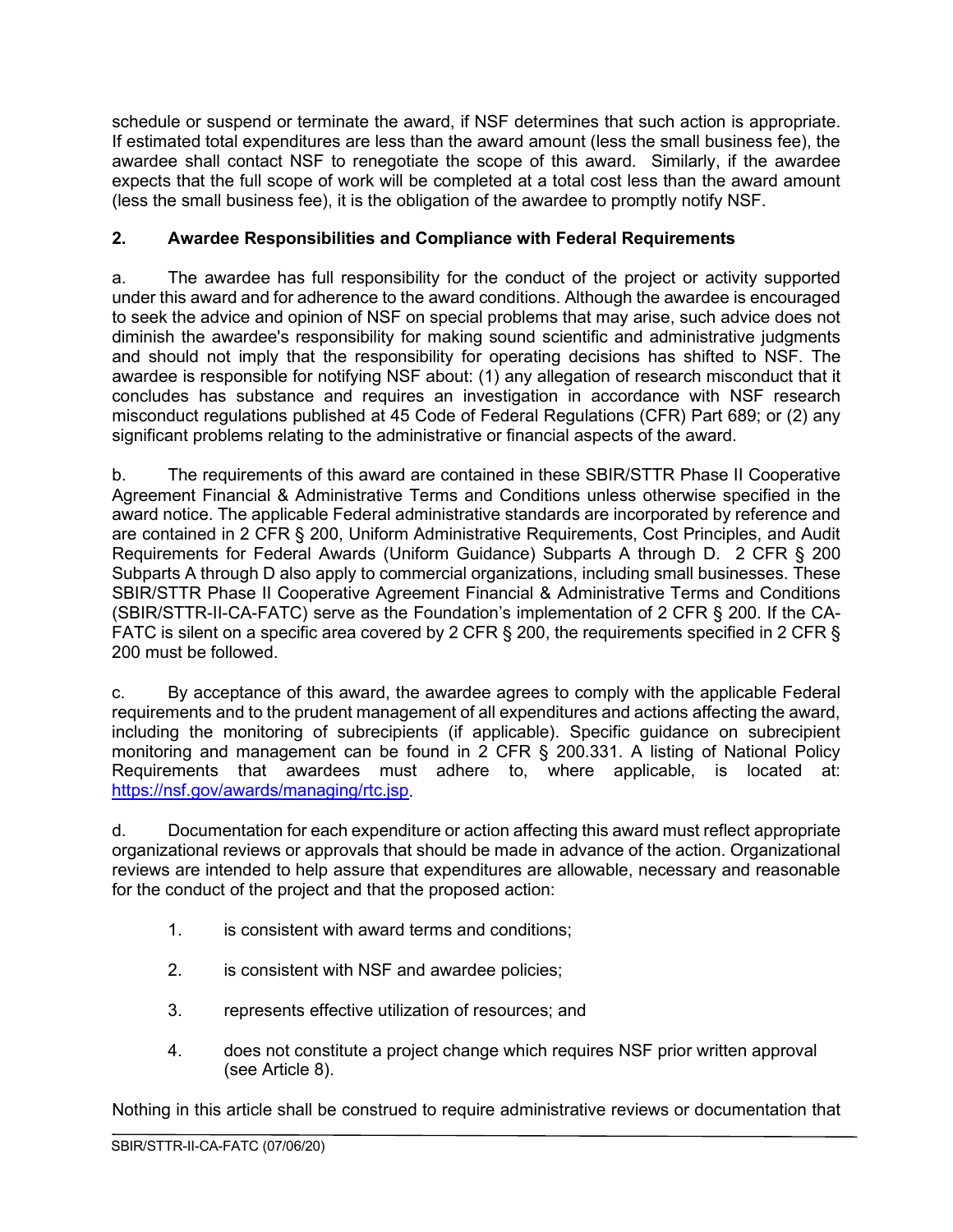duplicates those already required by existing organizational systems or by applicable Federal standards, e.g., 2 CFR § 200.

e. The awardee is responsible for ensuring that the Principal Investigator(s) (PIs) and co-PIs receive a copy of the award conditions, including: the award notice, the budget, these general terms and conditions, any special or award specific terms and conditions and any subsequent changes in the award conditions. These award conditions are made available to the awardee by NSF in electronic form [\(http://www.nsf.gov/awards/managing/co-op\\_conditions.jsp?org=NSF\)](http://www.nsf.gov/awards/managing/co-op_conditions.jsp?org=NSF), and may be duplicated, copied or otherwise reproduced by the awardee as appropriate. This provision does not alter the awardee's full responsibility for conduct of the project and compliance with all award terms and conditions. Award notices are available electronically via the NSF FastLane system at [https://www.fastlane.nsf.gov/.](https://www.fastlane.nsf.gov/)

## <span id="page-3-0"></span>**3. NSF Responsibilities**

a. The awardee has overall responsibility for NSF-funded cooperative agreements, including providing award oversight for technical/programmatic, financial, and administrative performance. The cognizant NSF Program Officer may participate in discussions of programmatic, technical, managerial and/or scheduling concerns; provide guidance and/or advice; review and, where required by the Agreement, approve technical or programmatic reports and requests submitted by the awardee; and may schedule desk and/or on-site reviews as necessary to resolve any NSF award questions or resolve follow-up audit issues.

b. The awardee shall submit all requests for prior approval in accordance with the procedures identified in Article 4.b. below.

c. The cognizant NSF Program Officer will only request additional work within the scope of the award; will only issue instructions that do not constitute a project change as defined in Article 10; and will only suggest changes that will not increase or decrease the estimated cost or time required for performance under the Cooperative Agreement (see Article 50 Limitation of Funds).

## <span id="page-3-1"></span>**4. Prior Approval Requirements**

a. Unless otherwise stated in the award notice, SBIR/STTR Phase II awardees must obtain NSF prior written approval as specified below and in the [NSF Prior Approval Matrix for State](https://www.nsf.gov/bfa/dias/policy/priorapprovals/march18.pdf) and [Local Governments and For-Profit Organizations.](https://www.nsf.gov/bfa/dias/policy/priorapprovals/march18.pdf) Requests for NSF prior written approval specified in the NSF Prior Approval Matrix for State and Local Governments and For-Profit Organizations must be submitted via the use of NSF's electronic systems. Those prior approval requirements that do not already have a specific request type in NSF's electronic systems must be submitted via use of the "Other" category in Research.gov.

b. All requests for no cost extensions must be submitted in accordance with the procedures set forth in PAPPG Chapter VI.D.3.c. $(ii)^1$  $(ii)^1$  Awardee-approved extensions are not applicable to NSF cooperative agreements.

c. NSF approval requirements (Change of Scope). Certain changes to the award that involve the approved scope of work require NSF pre-approval. Such changes of scope include, but are not limited to:

<span id="page-3-2"></span> $1$  Awardees are not authorized to extend an award that contains a zero balance.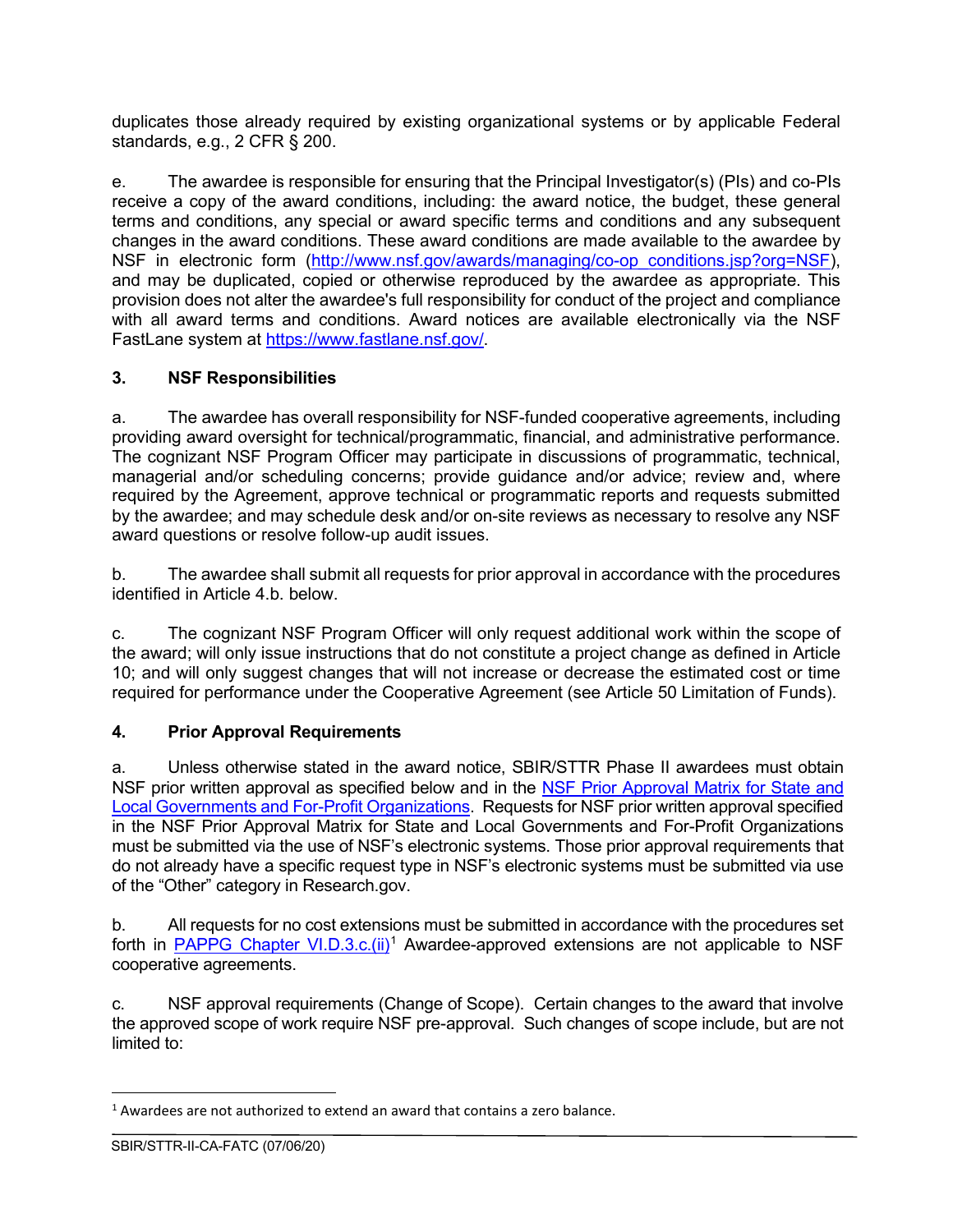- Changes to any of the "key personnel". Changes could include removal, substitution, or significantly reduced involvement (25% or more reduction in effort). Key personnel include any company employees listed on line A of the approved budget, any consultants listed on line G.5 of the approved budget, any subaward personnel listed on line A of a subaward budget, and/or anyone so named as a key person in the NSF award notice.
- Reduction of the total level of project effort (as measured by the number of person-months of commitment by all company employees) of 25% or more.
- Any purchase of equipment, not in the original approved budget, totaling \$25,000 or more.
- No item of equipment over \$5,000, other than items identified in the approved budget, may be purchased without the advance written approval of the cognizant NSF Program Officer.
- Adding or removing project subawards, or any significant reduction (25% or more) of the amount of an existing subaward.
- Closure of the project with award funds (less the small business fee) unexpended. If the approved scope of work is completed with funds unspent (excluding the small business fee), the awardee is obligated to work with NSF to come to a mutually agreeable scope change before closing out the project.
- Expenditure of any funds listed in the approved award budget for "Technical and Business Assistance" (TABA) activities, unless said activities were fully documented (including pricing documentation and information about the specific vendors to be used) in the Phase II proposal budget and included in the Phase II Administrative and Financial Capability review (see Article 13).
- Reallocation of funds from TABA activities to other project costs (see Article 13).
- Expenditure of any award funds for travel costs for dependents of key project personnel. Such costs are only permitted under the conditions outlined in 2 CFR § 474(c)(2).
- Expenditure of funds for foreign travel or expenditure of funds on project activities to be carried out in foreign countries. Foreign travel is not permitted in SBIR/STTR awards except with a specific waiver from the cognizant NSF Program Officer. All work in SBIR/STTR awards must be carried out in the United States unless a waiver is granted by the cognizant NSF Program Officer.

d. NSF approval requirements (Conflicts of Interest). NSF must approve allocations of funds or the addition of new personnel and/or organizations where certain pre-existing relationships are in place between the small business and the proposed new personnel and/or organizations. Cases where NSF approval is required include, but are not limited to:

• New commitment (or reallocation) of funds to any employee or consultant who is a relative of any company owner, officer, director, or employee. In this context and as noted below, "relative" means an individual who is related as father, mother, son, daughter, brother, sister, uncle, aunt, first cousin, nephew, niece, husband, wife, father-in-law, mother-in-law, son-inlaw, daughter-in-law, brother-in-law, sister-in-law, stepfather, stepmother, stepson, stepdaughter, stepbrother, stepsister, half-brother, or half-sister.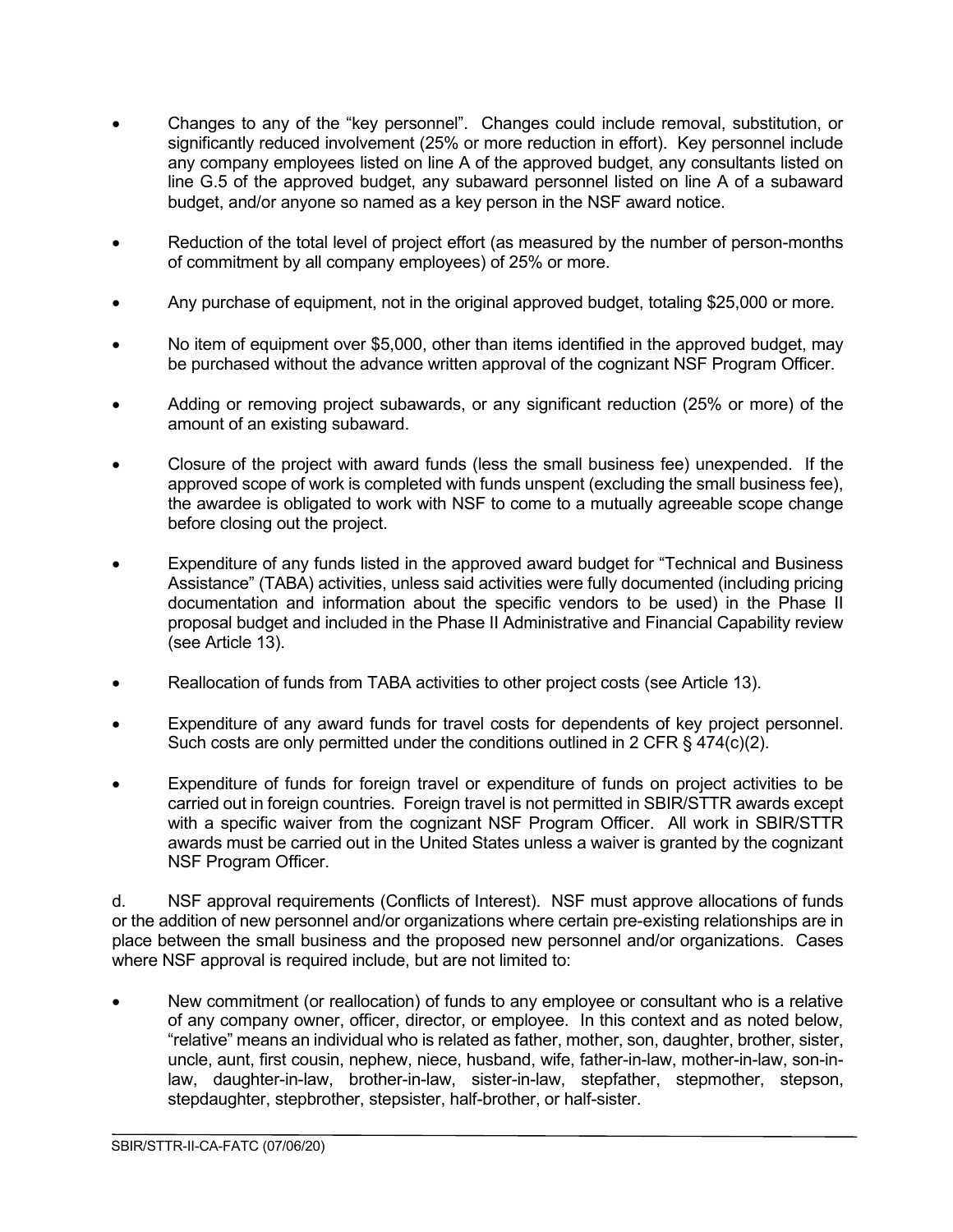- New commitment (or reallocation) of funds to any organization with an owner, officer, director, or employee who is a relative of any owner, officer, director, or employee of the small business.
- New commitment (or reallocation) of funds to any organization where a company owner, officer, director, or employee (or a relative thereof) is an owner, officer, director, employee, or otherwise has a significant financial interest.

#### <span id="page-5-0"></span>**5. Pre-award Costs**

a. Awardees may approve pre-award costs incurred within the ninety-calendar day period before the start date of the award. Requests for approval of pre-award costs for periods greater than 90 calendar days must be submitted electronically via NSF's electronic systems.

b. Pre-award costs must be necessary for the effective and economical conduct of the project and the costs must be otherwise allowable in accordance with Article 14.

c. Pre-award expenditures are made at the awardee's risk. Awardee authority to approve preaward costs does not impose an obligation on NSF: (1) in the absence of appropriations; (2) if an award is not subsequently made; or (3) if an award is made for a lesser amount than the awardee anticipated.

#### <span id="page-5-1"></span>**6. No-Cost Extensions**

No-cost extensions to the project must be approved by NSF. Requests for no-cost extensions should be submitted to NSF at least 45 days prior to the expiration date of the award and must be submitted through NSF's electronic systems. The request must explain the need for the extension and include an estimate of the unobligated funds remaining and a plan for their use.

#### <span id="page-5-2"></span>**7. Consultant Services (also referred to as Professional Service Costs)**

Costs for professional and consultant services, including those who are members of a particular profession or possess a special skill and who are not officers or employees of the performing organization, are allowable when reasonable in relation to the services rendered and when not contingent upon recovery of costs from NSF. If not included in the award budget, anticipated services must be justified and information furnished on each individual's expertise, primary organizational affiliation, normal daily compensation rate and number of days of expected service. Consultants' travel costs, including subsistence, may be included. If requested, the awardee must be able to justify that the proposed rate of pay is reasonable. Additional information on the allowability of consultant costs is available in 2 CFR § 200.459.

## <span id="page-5-3"></span>**8. Equipment**

The standards for managing, tracking, and disposing of property furnished by NSF or whose cost was charged to a project supported by an NSF award are outlined in 2 CFR §§ 200.310-316. See also FAQ 200.318-1 of the [Frequently Asked Questions for The Office of Management and](https://cfo.gov/wp-content/uploads/2017/08/July2017-UniformGuidanceFrequentlyAskedQuestions.pdf)  [Budget's Uniform Administrative Requirements, Cost Principles, and Audit Requirements for](https://cfo.gov/wp-content/uploads/2017/08/July2017-UniformGuidanceFrequentlyAskedQuestions.pdf)  [Federal Awards at 2 CFR § 200](https://cfo.gov/wp-content/uploads/2017/08/July2017-UniformGuidanceFrequentlyAskedQuestions.pdf) regarding Equipment and A-110 Screening Procedures.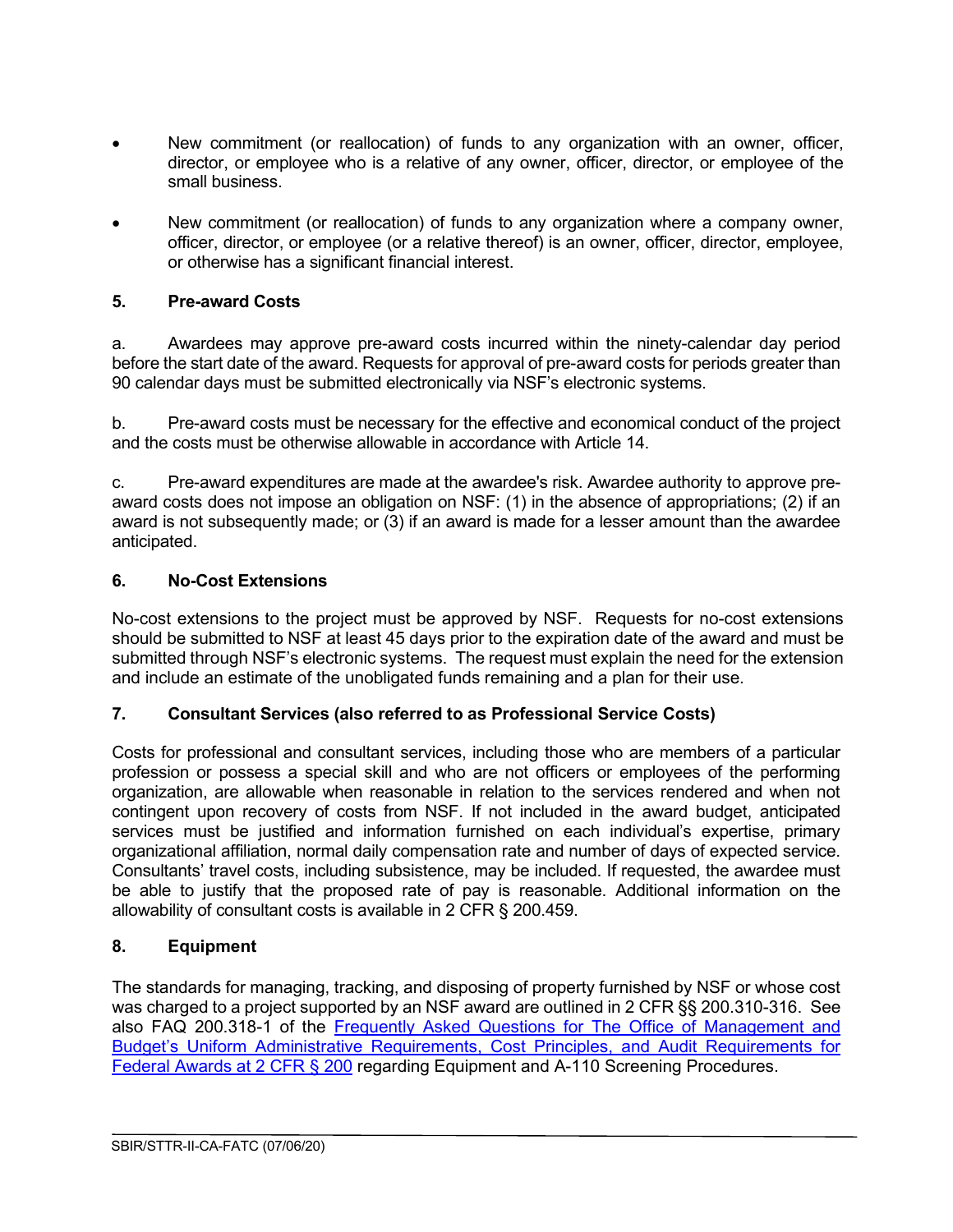## a. *Title*

Unless otherwise specified in the cooperative agreement, title to equipment purchased or fabricated with NSF award funds will vest in the awardee upon acquisition. Such equipment is considered exempt property and shall be acquired and used in accordance with paragraph c below. In special situations, the award may require that title to equipment purchased, acquired or fabricated by the awardee with NSF funds pass directly to the government upon acquisition.

- b. *Conditions for Acquisition and Use of Equipment*
	- 1. Awardee Assurance. The awardee will assure that for each purchase of equipment, it is:
		- (a) necessary for the research or activity supported by the award;
		- (b) not otherwise reasonably available and accessible;
		- (c) of the type normally charged as a direct cost to sponsored agreements;

and

- (d) acquired in accordance with organizational practice.
- 2. General Purpose Equipment. Expenditures for general-purpose equipment are typically not eligible for support (see [PAPPG Chapter IX.D.2.b\)](https://www.nsf.gov/pubs/policydocs/pappg20_1/pappg_9.jsp#IXD2).
- 3. Equipment Usage. The equipment must remain in use for the specific project for which it was obtained in accordance with 2 CFR § 200.313(c)(1), unless the provision in 2 CFR § 200.313(c)(4) applies.
- 4. Equipment Sharing. The equipment must be shared on other projects or programs in accordance with 2 CFR § 200.313(c)(1).
- 5. Property Management Standards. The awardee shall maintain a property management system that, at a minimum, meets the requirements of 2 CFR § 200.313(d). Because of increasing threats to information technology systems, the awardee is reminded that, under 2 CFR §§ 200.313(d)(3) and (4), "[a] control system must be developed to ensure adequate safeguards to prevent loss, damage, or theft of the property" and "[a]dequate maintenance procedures must be developed to keep the property in good condition." This requirement imposes on the awardee a duty to adequately maintain and to insure adequate safeguards against the loss, damage, or theft of information technology equipment and systems purchased with NSF funds.
- 6. Competition. The awardee shall not use equipment acquired with Federal funds to provide services to non-Federal outside organizations for a fee that is less than private companies charge for equivalent services, unless specifically authorized by Federal statute for as long as the Federal government retains an interest in the equipment in accordance with 2 CFR § 200.313(c)(3).
- 7. Right to Transfer Title. In accordance with 2 CFR § 200.313(e), NSF may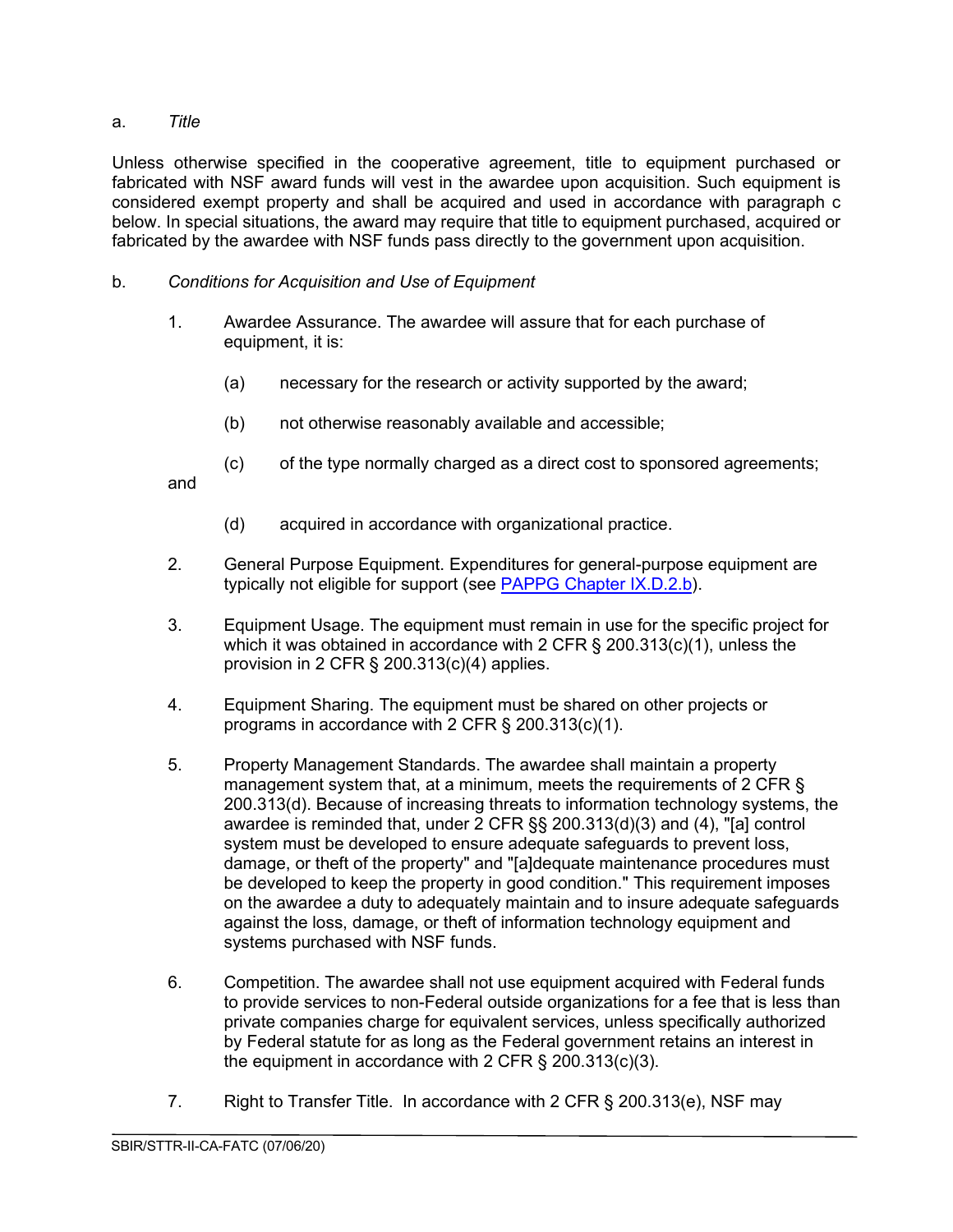identify items of equipment having an acquisition cost of \$5,000 or more where NSF reserves the right to transfer the title to the Federal Government or a third party named by the Federal Government at any time during the award period.

In cases where NSF elects to transfer the title, disposition instructions will be issued no later than 120 days after the end date of the NSF-supported project for which it was acquired.

## <span id="page-7-0"></span>**9. Participant Support Costs**

a. Participant support costs as defined in 2 CFR § 200.75 are direct costs for items such as stipends or subsistence allowances, travel allowances and registration fees paid to or on behalf of participants (but not employees) in connection with NSF-sponsored conferences. NSF prior written approval is required for any additional categories of participant support costs, such as incentives, gifts, souvenirs, t-shirts and/or memorabilia. The request must be submitted via use of NSF's electronic systems and NSF approval of such changes will be by an amendment to the award. Awardees must account for participant support costs separately. Indirect costs (Facilities and Administrative Costs (F&A)) are not allowed on participant support costs (see PAPPG Chapter  $ILC.2.q(v)$ .

b. Funds provided for participant support may not be used by awardees for other categories of expense without specific NSF prior written approval. Such requests must be submitted electronically via use of NSF's electronic systems.

## <span id="page-7-1"></span>**10. Project Changes**

Consistent with 2 CFR § 200.308, the awardee is required to obtain NSF prior written approval whenever there are changes in the project as stipulated below.

## <span id="page-7-2"></span>a. *Subawarding or Transferring Part of an NSF Award (Subaward)*

- 1. If the intention to subaward or transfer part of the project to another organization has been disclosed in the proposal, NSF authorization is not needed unless approval has been specifically withheld in the award notice.
- 2. If it becomes necessary to subaward or transfer part of an NSF award after an award has been made, notification of this intent should be submitted via use of NSF's electronic systems and must be electronically signed by an Authorized Organizational Representative (AOR). The request shall include a clear description of the work to be performed and a proposed budget (see [PAPPG Chapter VII.B.4](https://www.nsf.gov/pubs/policydocs/pappg20_1/pappg_7.jsp#VIIB4) for additional information). NSF approval of such changes will be by an amendment to the award.
- 3. The awardee remains responsible for monitoring of the activities of the subrecipient as necessary to ensure that the subaward is used for authorized purposes, in compliance with Federal statutes, regulations and the terms and conditions of the subaward as outlined in 2 CFR § 200.331. This includes maintaining the necessary documentation on all subawards and making it available to NSF upon request. The awardee shall include subaward activities in the annual and final project reports that are submitted to NSF.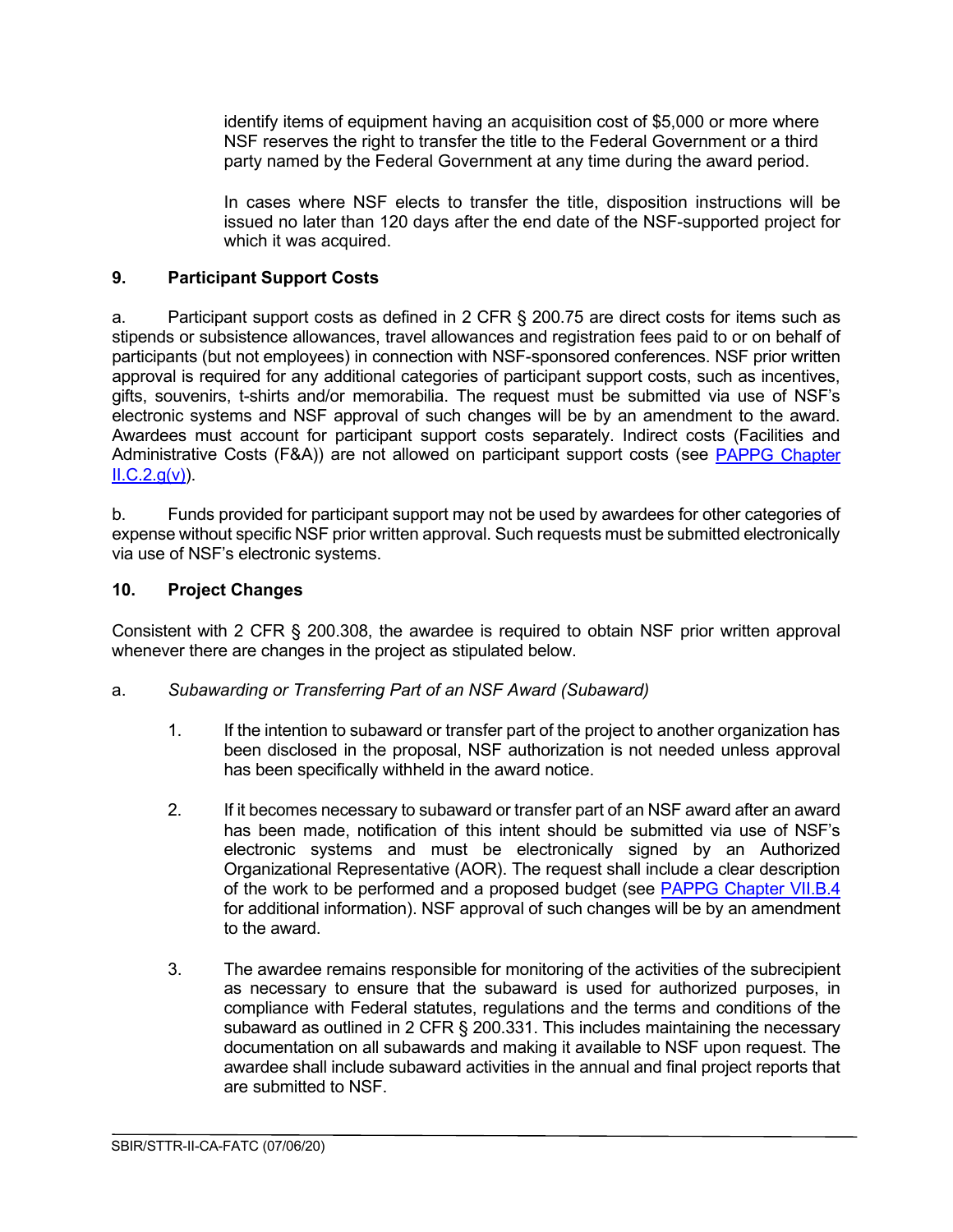4. Consistent with the guidance in 2 CFR § 200.331, awardees must adhere to the requirements for pass-through entities in establishing and managing subawards issued under the award. In addition, awardees shall ensure that the following articles, if applicable, flow down to all subawardees, or are appropriately addressed in the subaward instrument: Articles 5, 7, 9, 10, 11, 12, 17, 18, 19, 20, 25, 27, 28, 29, 30, 31, 32, 35, 36, 37, 38, 39, 40, 41, 43, 44, 45, 48, 49, 54, 55, 56, and 57. If the awardee issues contracts exceeding \$2,000 for construction, alteration or repair that are within the scope of the Acts found in 2 CFR § 200, Appendix II, "Contract Provisions for Non-Federal Entity Contracts Under Federal Awards," the appropriate clauses applicable to construction activities also will be included in applicable contracts.

## <span id="page-8-0"></span>b. *Changes in Objectives or Scope*

A proposed change in the objectives of the project stated in the proposal or agreed modifications thereto should be communicated via use of NSF's electronic systems. NSF approval of such changes will be by written approval of the cognizant NSF Program Officer.

# <span id="page-8-1"></span>c. *Long-Term Disengagement or Change of Principal Investigator (PI) or co-PI*

If a named PI or co-PI plans to or becomes aware that he or she will: (1) devote substantially less effort to the work than anticipated in the approved proposal (defined in 2 CFR § 200.308(c)(iii) as a reduction of 25% or more in time devoted to the project); (2) sever his or her connection with the awardee; or (3) be disengaged from the project for a continuous period of more than 3 months, or otherwise relinquish active direction of the project, he or she shall advise the appropriate official at the awardee, who shall initiate action appropriate to the situation in accordance with the guidelines described in [PAPPG Chapter VII.B.2.](https://www.nsf.gov/pubs/policydocs/pappg20_1/pappg_7.jsp#VIIB2)

## <span id="page-8-2"></span>**11. Procurement Standards**

a. The awardee (including commercial organizations) is responsible for compliance with the procurement standards identified in 2 CFR § 200.317-326. The awardee also is responsible for ensuring that the provisions contained in Appendix II of 2 CFR § 200 are made a part of any contract whose award amount exceeds the simplified acquisition threshold (see below).

b. In accordance with Section 806 of the National Defense Authorization Act (NDAA) for 2018, as implemented by Office of Management and Budget (OMB) Memorandum M-18-18, dated June 20, 2018, the micro-purchase threshold for procurement activities for all types of awardee organizations is raised to \$10,000. Awardees are authorized to establish lower thresholds at their discretion. Section 805 of the NDAA for 2018 also raised the simplified acquisition threshold from \$100,000 to \$250,000.

## <span id="page-8-3"></span>**12. Travel**

## a. *Allowability of Travel Expenses*

1. Expenses for transportation, lodging, subsistence and related items incurred by project personnel and by outside consultants employed on the project (see [PAPPG](https://www.nsf.gov/pubs/policydocs/pappg20_1/pappg_2.jsp#IIC2giv)  Chapter II.C.2. $g(iv)$ ) who are in travel status on business related to an NSFsupported project are allowable as prescribed in the governing cost principles. Except as noted in Article 4, the requirements for NSF prior written approval specified in 2 CFR § 200.474 are waived.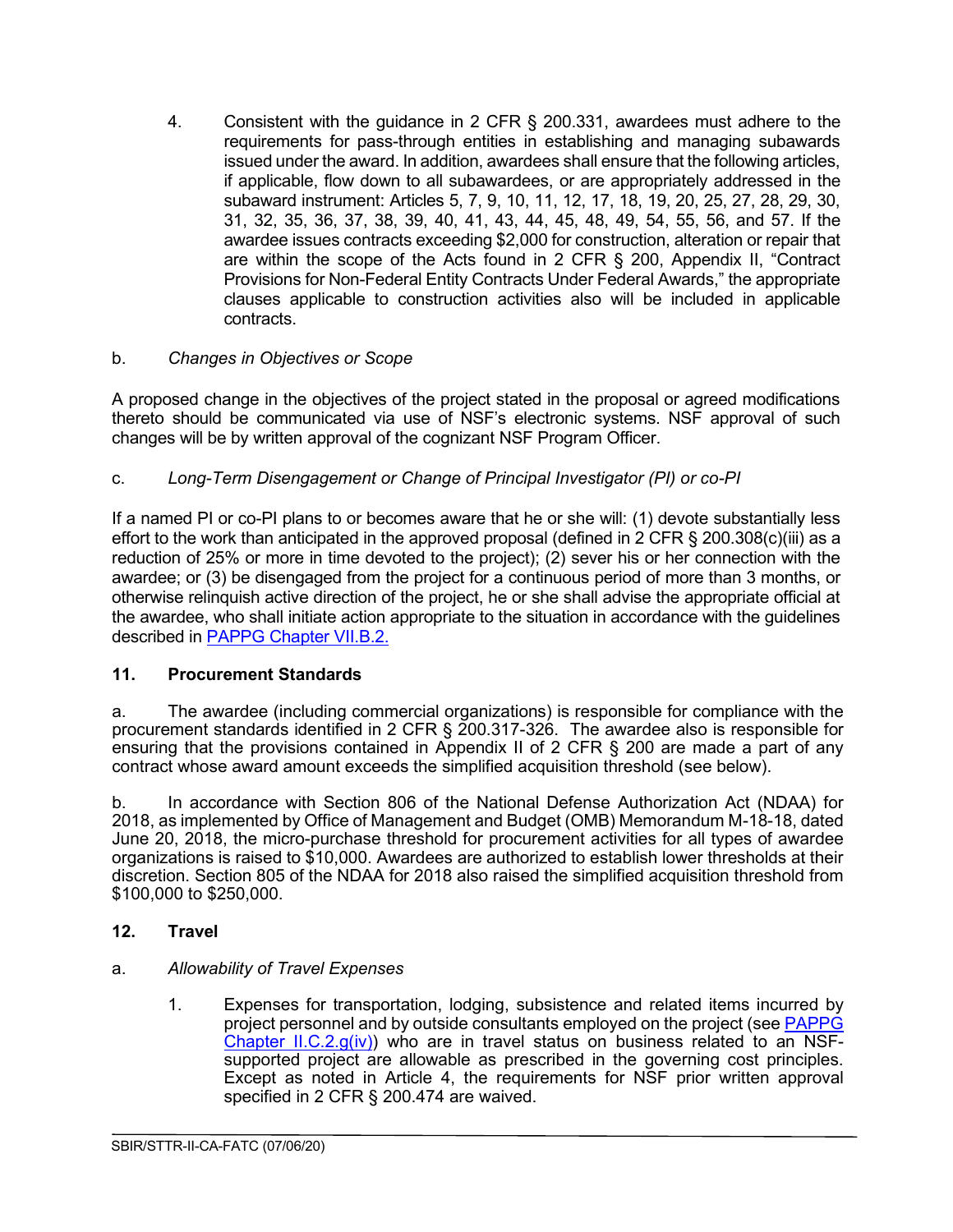2. Except as provided in the governing cost principles, the difference between economy airfare and a higher-class airfare is unallowable. A train, bus or other surface carrier may be used in lieu of, or as a supplement to, air travel at the lowest first-class rate by the transportation facility used. If such travel, however, could have been performed by air, the allowance will not normally exceed that for jet economy airfare.

#### <span id="page-9-0"></span>**13. Technical and Business Assistance Costs**

a. The associated Phase II SBIR/STTR solicitation permits proposers to include up to \$50,000 for commercialization assistance to assist in technology commercialization efforts (as outlined in the current SBIR/STTR Policy Directive and the John S. McCain National Defense Authorization Act for Fiscal Year 2019). Specifically, this funding is for securing the services of one or more third-party service providers that will assist with one or more of the following commercialization activities:

- 1. the identification and development of customers for the NSF-funded technology;
- 2. providing advice on financing strategy and fundraising from private sector;
- 3. establishing strategic partnerships with relevant stakeholders; and/or
- 4. the evaluation and protection of intellectual property.

b. If the approved award budget includes funds for TABA activities, and these funds were not allocated to specific cost items, each of which was documented with pricing documentation, and reviewed in-depth as part of the Phase II Administrative and Financial Capability review, then the following requirements apply:

- 1. Prior to expending funds for these purposes, the awardee will be required to submit the following documentation for approval from the cognizant NSF Program Officer:
	- The proposed commercialization-related activities to be undertaken with support from the service provider. These activities should be consistent with the Phase II commercialization plan submitted in the Phase II proposal.
	- The expected outcomes of the proposed activities.
	- A brief profile of the service provider, including a discussion of the provider's qualifications and track record.
	- Letter of commitment or statement of work from the service provider describing the services to be provided, cost for the services, and clearly defined, agreedupon deliverables with measurable success metrics.
- 2. The awardee is obligated to track funds spent on TABA activities separately from other award expenses and report the cumulative amount of TABA funds spent as part of each interim report submitted to NSF, and as part of the final report.
- <span id="page-9-1"></span>3. Prior approval from NSF is required to reallocate budgeted TABA funds for other types of costs.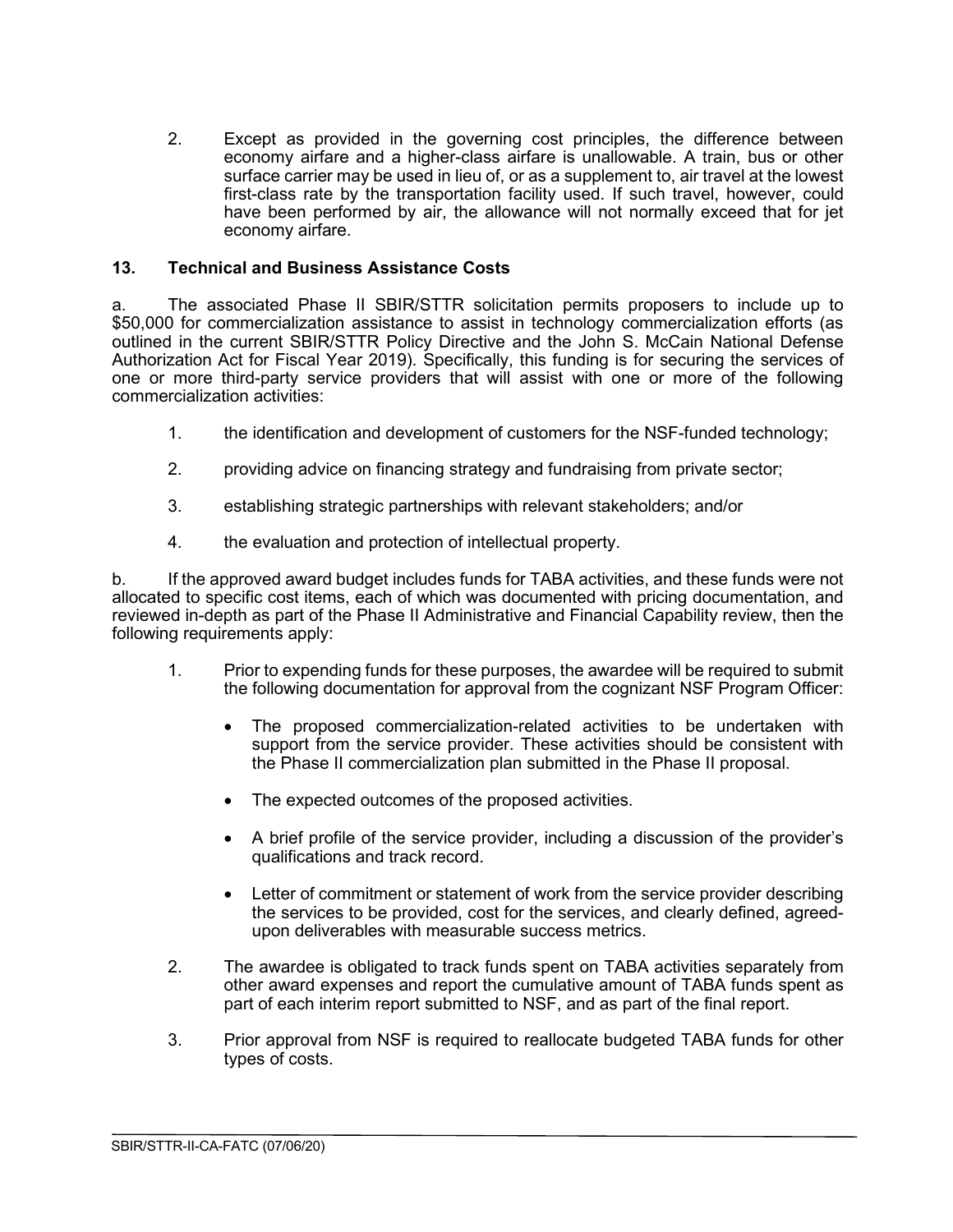#### **14. Allowable Costs**

a. The allowability of costs<sup>[2](#page-10-3)</sup> and cost allocation methods for work performed under this award, up to the amount specified in the award, shall be determined in accordance with the governing cost principles as specified below and must conform with NSF policies, award special provisions and awardee internal policies in effect on the start date of the award.

b. The cost principles applicable to for-profit organizations can be found in the Federal Acquisition Regulation, 48 CFR Part 31.

c. Certain prior approval requirements contained in the governing cost principles have been modified by Article 4.

#### <span id="page-10-0"></span>**15. Payments**

a. NSF SBIR/STTR awardees are required to request payments electronically through the Award Cash Management Service (ACM\$). Under ACM\$, awardees must provide award level detail at the time of the payment request. Awardees should request payments in amounts necessary to meet their current needs, pursuant to the guidelines contained in 31 CFR Part 205. Unless otherwise specified in the award, the awardee agrees to comply with all applicable Treasury regulations and National Science Foundation implementing and reporting procedures, which are outlined in [PAPPG Chapter VIII.](https://www.nsf.gov/pubs/policydocs/pappg20_1/pappg_8.jsp)

b. In accordance with 2 CFR § 200.305, where appropriate, awardees are required to maintain advances of Federal funds in interest-bearing accounts. Awardees may retain interest earned on amounts up to \$500 per year for administrative expenses. Any additional interest earned on Federal advance payments deposited in interest-bearing accounts must be remitted annually to the Department of Health and Human Services Payment Management System (PMS) through an electronic medium using either the Automated Clearing House (ACH) network or a Fedwire Funds Service payment. Instructions on submission of remittances can be found in [PAPPG Chapter VIII.D.3.](https://www.nsf.gov/pubs/policydocs/pappg20_1/pappg_8.jsp#VIIID3)

c. In the absence of an approved modification to this schedule, payments will be made by NSF as follows: A total of twenty-five percent (25%) of the award amount will be made available on the start date of the award, and an additional twenty-five percent (25%) upon approval by NSF of the first and second interim reports (see Article 16). The remainder of the funds, less \$25,000, will be made available upon approval by NSF of the third interim report. The final \$25,000 will be made available upon approval by NSF of a satisfactory final report and upon submission of a Project Outcomes Report, as described in Article 16 and/or in the SBIR/STTR Program Solicitation.

#### <span id="page-10-1"></span>**16. Project Reporting Requirements**

#### <span id="page-10-2"></span>a. *General*

Payment of the award amount is conditioned upon the awardee's acceptance and compliance with the award terms and conditions which include contributing the approximate person-months proposed and delivery to NSF and its acceptance of required reports. The results of the awardees' efforts under this award are to be documented in the form of interim reports (3-5 pages) submitted on a six-month schedule and a final report. The intent of this reporting schedule is for the awardee

<span id="page-10-3"></span><sup>&</sup>lt;sup>2</sup> Consistent with 2 CFR § 200.453, for computing devices, charging as a direct cost is allowable for devices that are essential and allocable, but not solely dedicated, to the performance of the award.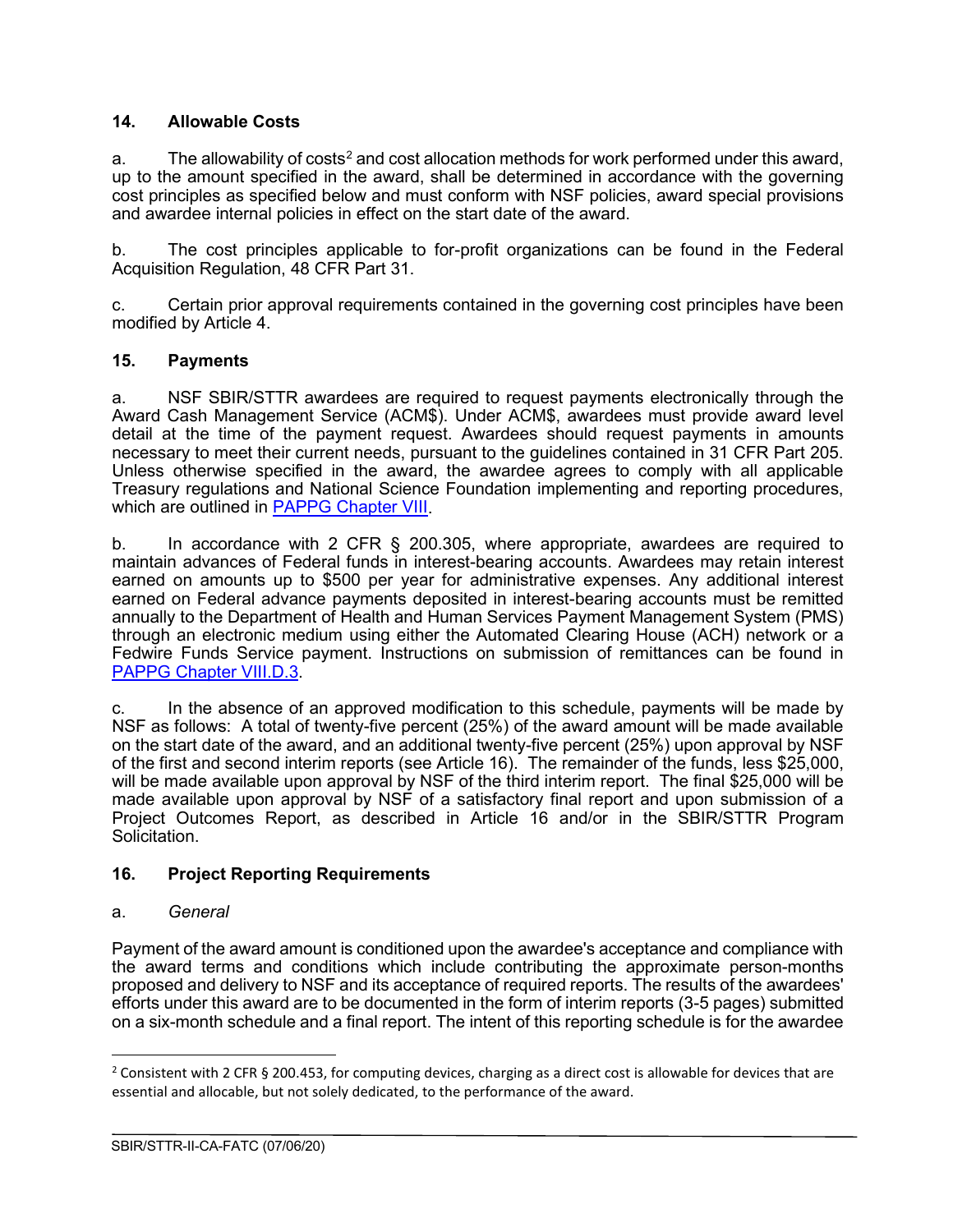to update NSF on the award progress at roughly the quarter-point, halfway-point, and threequarter-point of the project, as measured by project effort. Therefore, with approval by the cognizant NSF Program Officer and the awardee organization, the timing of the interim reports can be altered based on project progress. The interim reports and the final report must be submitted electronically via Research.gov, and must include a completed, signed SBIR/STTR Project Status Form. The Project Reporting system may be accessed at [http://www.research.gov/.](http://www.research.gov/)

The interim reports and the final report must be approved by the cognizant NSF Program Officer prior to release of payment. In instances where a report is considered unacceptable, the cognizant NSF Program Officer will reject the report and will provide the awardee with a written explanation for non-acceptance.

#### <span id="page-11-0"></span>b. *Interim Reports*

For each interim report, the awardee organization shall provide information, at a minimum, in the Participants/Organizations module in Research.gov. In addition, a progress narrative should be uploaded, which should include the following information:

- 1. **A brief executive summary of progress**. This should highlight key technical and commercial activity/results during the reporting period, with key upcoming activities. (1 page maximum)
- 2. **Update on technical progress.** Detailed discussion covering NSF-funded technical R&D activities and project progress. This narrative should include any R&D work done under the base Phase II award as well as any active supplements (e.g. TECP, Phase IIB, etc.). Include a brief description of each project objective where progress was made. For each Phase II milestone, the report should include an estimate of percentage completion. (3-5 pages suggested)
- 3. **Outcomes of Technical and Business Assistance activities.** A summary of outcomes, if any, from NSF funding provided for Technical and Business Assistance (TABA) activities. (max 1 page)
- 4. **A brief discussion of updates or progress in areas other than NSF-funded technical R&D.** This could include, but is not limited to, customer and partner engagements, partnership activities, new team members, investment/fundraising activities, or any other fronts that relate to the technical or commercial potential of the underlying effort. (1-2 pages suggested)
- 5. **Problems encountered during the interim reporting period.** This could include any issues or concerns, technical or otherwise. If none, so state. (2 pages maximum)

The PI must also include a completed SBIR/STTR Project Status Form, submitted to Research.gov as a "Special Requirement", to include reporting on total project spending and effort, level of effort for all senior personnel, project progress by milestone, as well as a number of certifications affirming key project requirements.

<span id="page-11-1"></span>c. *Final Report*

As part of the Phase II final report, the Participants/Organizations module in Research.gov should be completed. In addition, the following documents should be uploaded as separate files:

1. A completed SBIR/STTR Project Status Form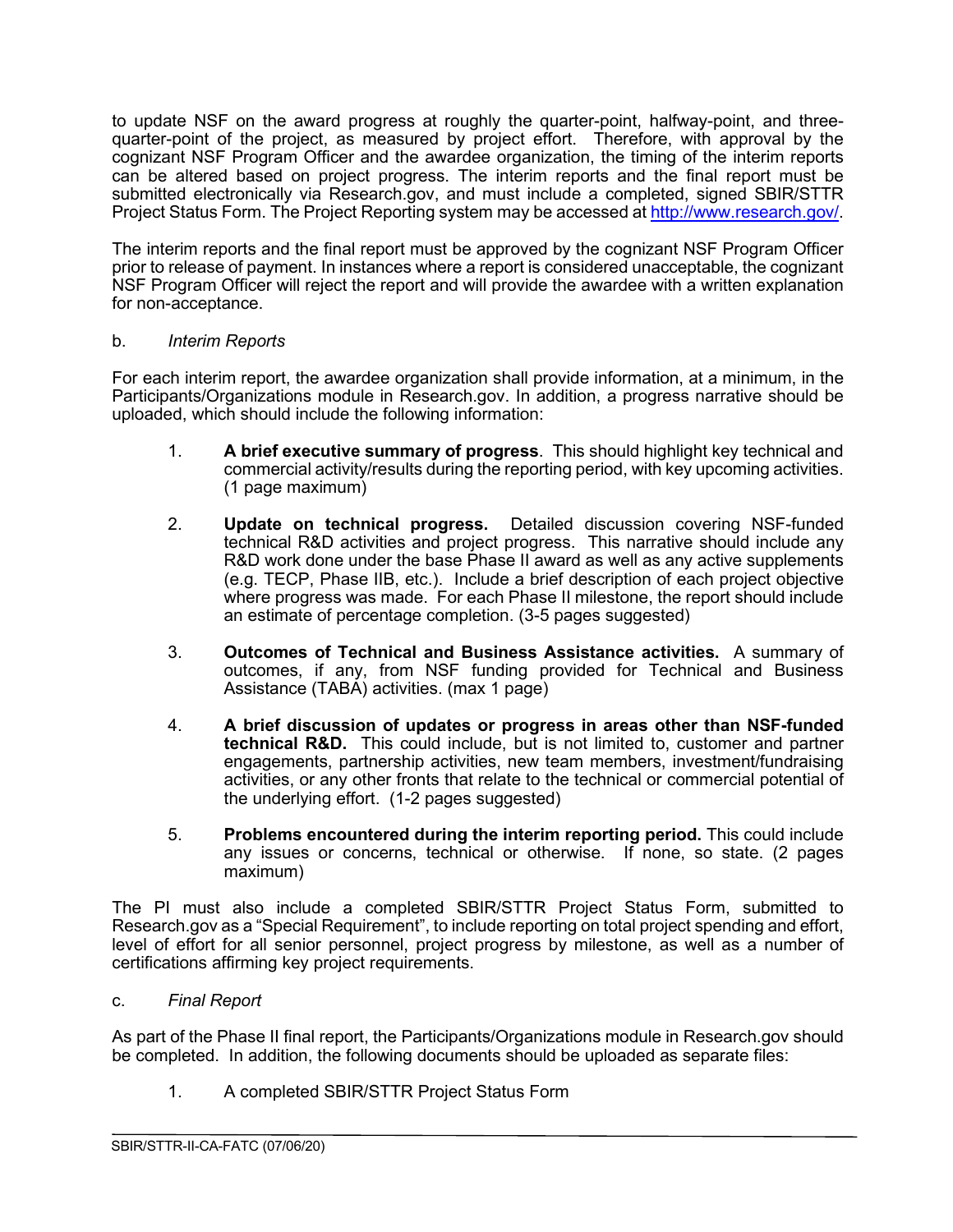2. A progress narrative (not to exceed 15 pages) which includes the same five sections as noted in section (b) above, but which covers the entire project duration;

The Phase II final report is due no later than 90 days after the end date of the award. The final report should address progress in all activities of the project, including any activities intended to address the Broader Impacts criterion that are not intrinsic to the research.

#### <span id="page-12-0"></span>d. *Project Outcomes Report for the General Public*

No later than 120 days following the end date of the award, a project outcomes report for the general public must be submitted electronically via Research.gov. This report serves as a brief summary prepared specifically for the public, of the nature and outcomes of the project. This report will be posted electronically by NSF exactly as it is submitted. For information about the content of the report, see the [PAPPG Chapter VII.D.3.](https://www.nsf.gov/pubs/policydocs/pappg20_1/pappg_7.jsp#VIID3)

#### <span id="page-12-1"></span>**17. Expenditure Reports**

Awardees must submit final payment requests through the Award Cash Management Service no later than 120 days after the end date of the award. This requirement applies to all current awards and funding amendments to existing NSF awards, as well as to all new NSF awards.

NSF uses the payment request entries in the Award Cash Management Service (ACM\$) to collect the final financial data for awards paid through that system. No additional interim or final financial reporting is required.

Awardees must submit final payment requests through ACM\$ **no later than 120 days** after the award end date. For instructions regarding final disbursement reporting, see [PAPPG Chapter](https://www.nsf.gov/pubs/policydocs/pappg20_1/pappg_7.jsp#VIID5)  [VII.D.5.](https://www.nsf.gov/pubs/policydocs/pappg20_1/pappg_7.jsp#VIID5)

#### <span id="page-12-2"></span>**18. Information Collection**

Information collection activities performed under this award are the responsibility of the awardee, and NSF support of the project does not constitute NSF approval of the survey design, questionnaire content or information collection procedures. The awardee shall not represent to respondents that such information is being collected for or in association with the National Science Foundation or any other Government agency without the specific written approval of such information collection plan or device by the Foundation. This requirement, however, is not intended to preclude mention of NSF support of the project in response to an inquiry or acknowledgment of such support in any publication of this information.

## <span id="page-12-3"></span>**19. Responsible and Ethical Conduct of Research**

In accordance with Section 7009 of the America Creating Opportunities to Meaningfully Promote Excellence in Technology, Education, and Science (COMPETES) Act (42 USC 1862o–1) NSF requires that awardees must have a plan in place to provide appropriate training and oversight in the responsible and ethical conduct of research (RECR) to undergraduates, graduate students and postdoctoral researchers who will be supported by NSF to conduct research. Training plans are subject to review, upon request.

Awardees must designate one or more persons to oversee compliance with the RECR training requirement. Awardees are responsible for verifying that undergraduate students, graduate students and postdoctoral researchers supported by NSF to conduct research have received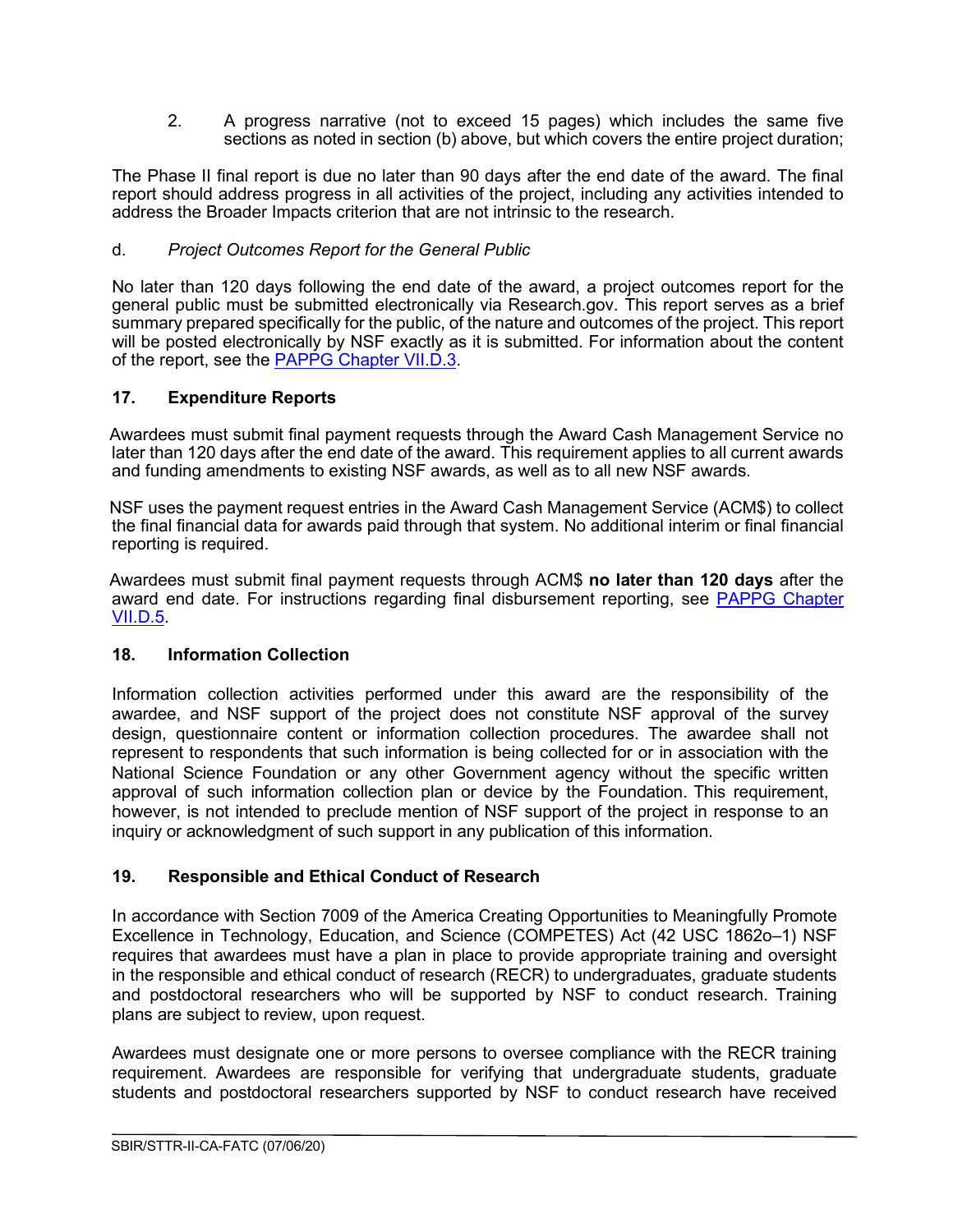training in the responsible and ethical conduct of research, in accordance with the plan the awardee has put in place for their organization.

Awardees shall ensure that these RECR requirements flow down to all subrecipients or are otherwise appropriately addressed in the subaward.

## <span id="page-13-0"></span>**20. Reporting Fraud, Waste, and Abuse**

a. Awardees must contact the OIG and the cognizant NSF Program Officer without delay when they first suspect fraud waste, or abuse. The OIG maintains a hotline to receive this information, which can be reached by email at [oig@nsf.gov](mailto:oig@nsf.gov) or by telephone at (800) 428-2189. Disclosures can also be made through the OIG website at: [https://www.nsf.gov/oig/report-fraud/.](https://www.nsf.gov/oig/report-fraud/) Upon request, OIG will take appropriate measures to protect the identity of any individual who reports misconduct, as authorized by the Inspector General Act of 1978, as amended. Reports to OIG may also be made anonymously.

b. Examples of fraud, waste, and abuse relating to the SBIR/STTR program include, but are not limited to:

- 1. misrepresentations or material, factual omissions to obtain or otherwise receive funding under an SBIR/STTR award;
- 2. misrepresentations of the use of funds expended, work done, results achieved, or compliance with program requirements under an SBIR/STTR award;
- 3. fraud, theft, misuse, conversion, misappropriation, or embezzlement of SBIR/STTR award funds, including any use of award funds while not in full compliance with SBIR/STTR program requirements, or failure to pay taxes due on misused or converted SBIR/STTR award funds;
- 4. submission of a false claim or a false statement by any person in connection with any NSF SBIR/STTR program, activity, award, or operations;
- 5. concealment, forgery, falsification, or unauthorized destruction of government or program records;
- 6. fabrication, falsification, or plagiarism in applying for, carrying out, or reporting results from an SBIR/STTR award;
- 7. failure to comply with applicable federal costs principles governing an award;
- 8. extravagant, careless, or needless spending;
- 9. self-dealing, such as making a sub-award to an entity in which the PI has a financial interest without explicit NSF knowledge and approval;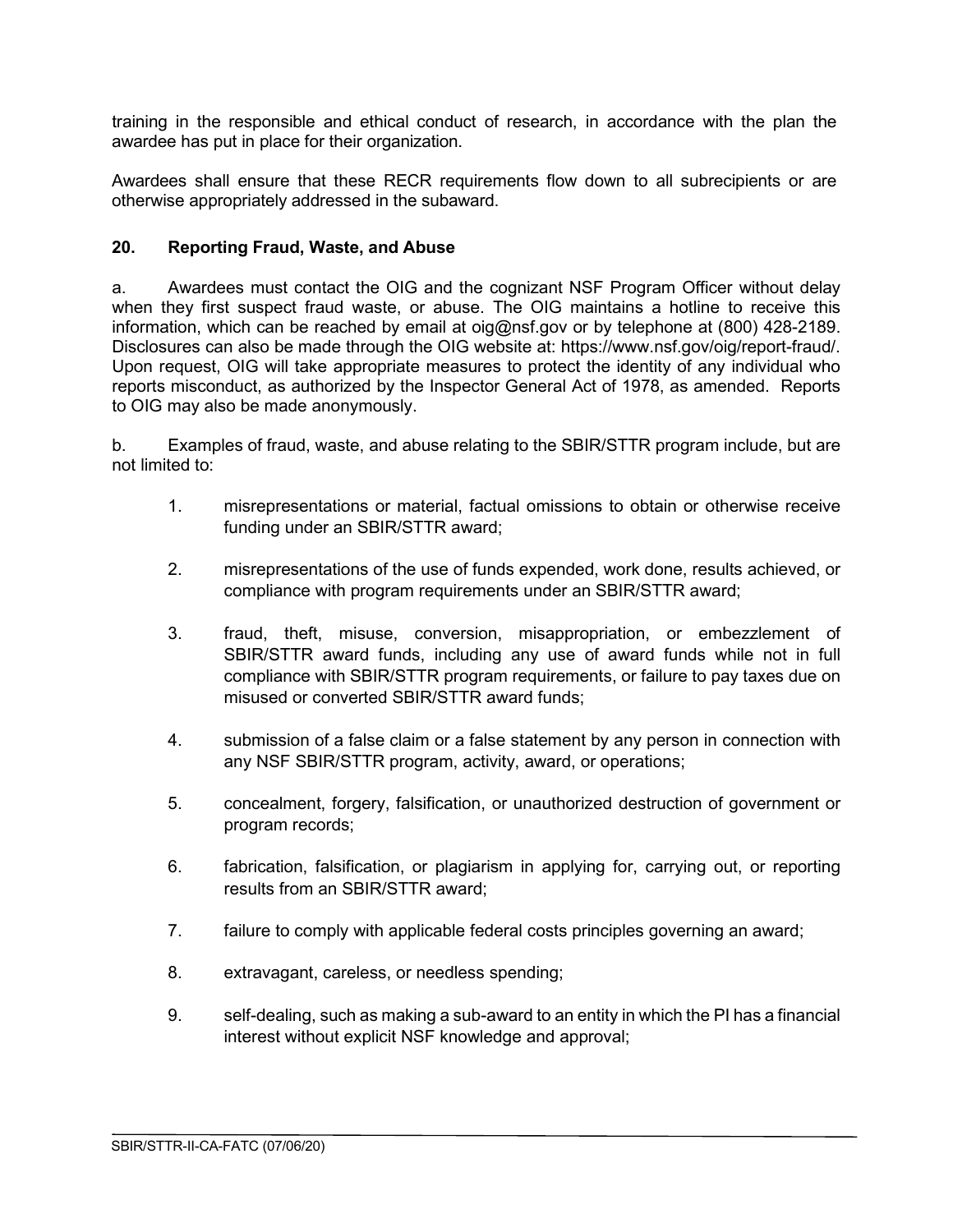- 10. acceptance by agency personnel of bribes, kickbacks, illegal gratuities, or gifts in exchange for grant or contract awards or other conflicts of interest that prevent the government from getting the best value; and,
- 11. Other violations of criminal or civil law, other violation of federal regulations, or other misconduct in connection with SBIR/STTR operations, programs, activities, or awards.

#### <span id="page-14-0"></span>**21. Reporting Subawards and Executive Compensation**

#### **The URL referenced in b.ii.(a) below has changed to: [https://www.sam.gov](https://www.sam.gov/)**.

In accordance with the Office of Management and Budget guidance published in the Federal Register (FR) September 14, 2010 on *Requirements for Federal Funding Accountability and Transparency Act Implementation*, awardees must comply with the following award term, contained in 75 FR 22705:

#### a. *Reporting of first-tier subawards*

- *i. Applicability*. Unless you are exempt as provided in paragraph d. of this award term, you must report each action that obligates \$25,000 or more in Federal funds that does not include Recovery funds (as defined in section 1512(a)(2) of the American Recovery and Reinvestment Act of 2009, Pub. L. 111-5) for a subaward to an entity (see definitions in paragraph e of this award term).
	- *ii. Where and when to report*
		- (a) You must report each obligating action described in paragraph a.1.of this award term to [www.fsrs.gov.](http://www.fsrs.gov/)
		- (b) For subaward information, report no later than the end of the month following the month in which the obligation was made. (For example, if the obligation was made on November 7, 2010, the obligation must be reported by no later than December 31, 2010.)
- *iii. What to report*. You must report the information about each obligating action that the submission instructions posted at [www.fsrs.gov](http://www.fsrs.gov/) specify.
- b. *Reporting Total Compensation of Recipient Executives*
	- *i. Applicability and what to report*. You must report total compensation for each of your five most highly compensated executives for the preceding completed fiscal year, if:

(a) the total Federal funding authorized to date under this award is \$25,000 or more;

- (b) in the preceding fiscal year, you received—
	- (i) 80 percent or more of your annual gross revenues from Federal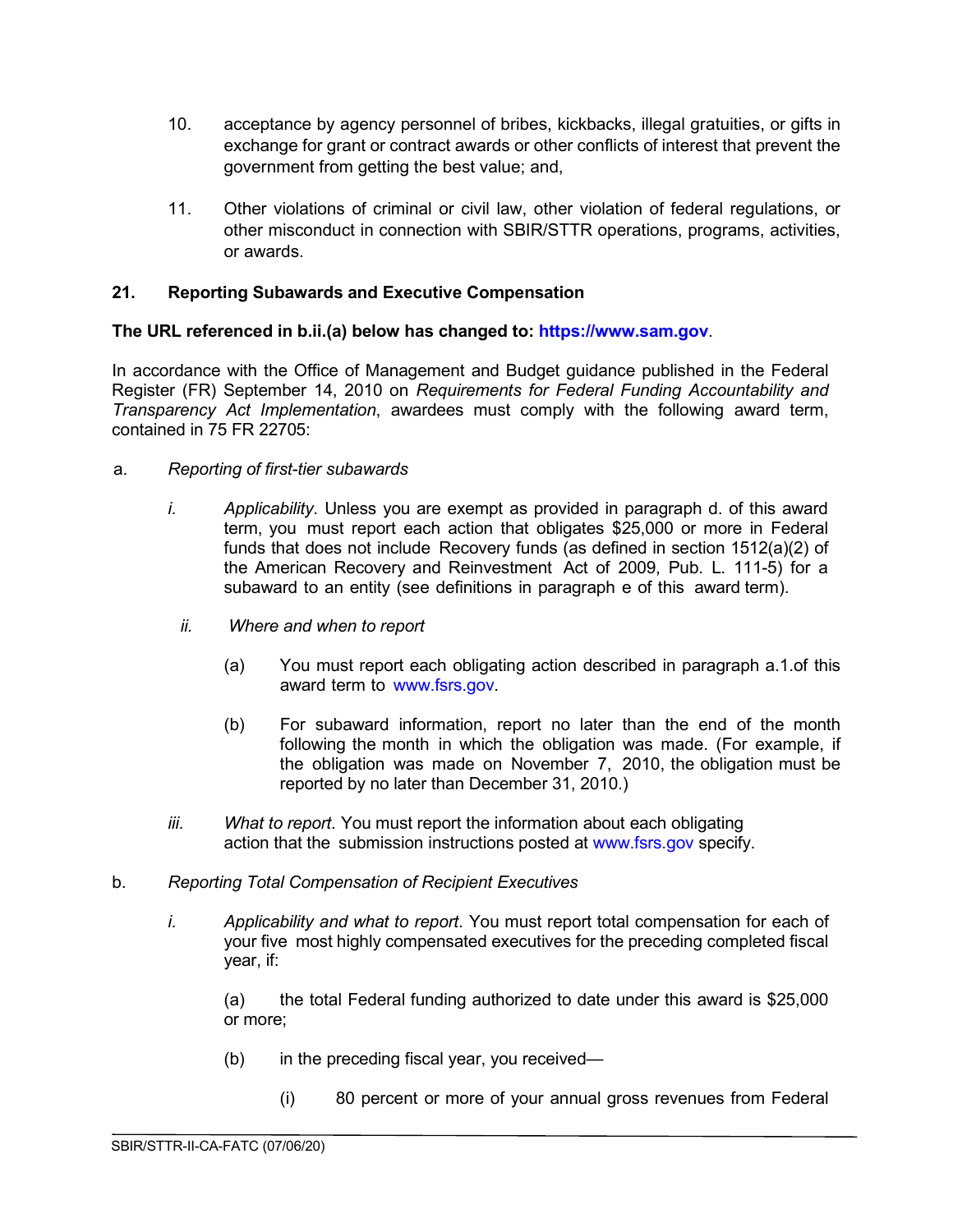procurement contracts (and subcontracts) and Federal financial assistance subject to the Transparency Act, as defined at 2 CFR 170.320 (and subawards); and

- (ii) \$25,000,000 or more in annual gross revenues from Federal procurement contracts (and subcontracts) and Federal financial assistance subject to the Transparency Act, as defined at 2 CFR 170.320 (and subawards); and
- (c) The public does not have access to information about the compensation of the executives through periodic reports filed under section 13(a) or 15(d) of the Securities Exchange Act of 1934 (15 U.S.C. 78m(a), 78o(d)) or section 6104 of the Internal Revenue Code of 1986. (To determine if the public has access to the compensation information, see the U.S. Security and Exchange Commission total compensation filings at [https://www.sec.gov/fast-answers/answers-execomphtm.html\)](https://www.sec.gov/fast-answers/answers-execomphtm.html).
- *ii. Where and when to report*. You must report executive total compensation described in paragraph b.1.of this award term:
	- (a) As part of your registration profile at [www.ccr.gov.](http://www.ccr.gov/)
	- (b) By the end of the month following the month in which this award is made, and annually thereafter.
- c. *Reporting of Total Compensation of Subrecipient Executives*
	- *i. Applicability and what to report*. Unless you are exempt as provided in paragraph d. of this award term, for each first-tier subrecipient under this award, you shall report the names and total compensation of each of the subrecipient's five most highly compensated executives for the subrecipient's preceding completed fiscal year, if:
		- (a) in the subrecipient's preceding fiscal year, the subrecipient received—
			- (i) 80 percent or more of its annual gross revenues from Federal procurement contracts (and subcontracts) and Federal financial assistance subject to the Transparency Act, as defined at 2 CFR 170.320 (and subawards); and
			- (ii) \$25,000,000 or more in annual gross revenues from Federal procurement contracts (and subcontracts), and Federal financial assistance subject to the Transparency Act (and subawards); and
		- (b) The public does not have access to information about the compensation of the executives through periodic reports filed under section 13(a) or 15(d) of the Securities Exchange Act of 1934 (15 U.S.C. 78m(a), 78o(d)) or section 6104 of the Internal Revenue Code of 1986. (To determine if the public has access to the compensation information, see the U.S. Security and Exchange Commission total compensation filings at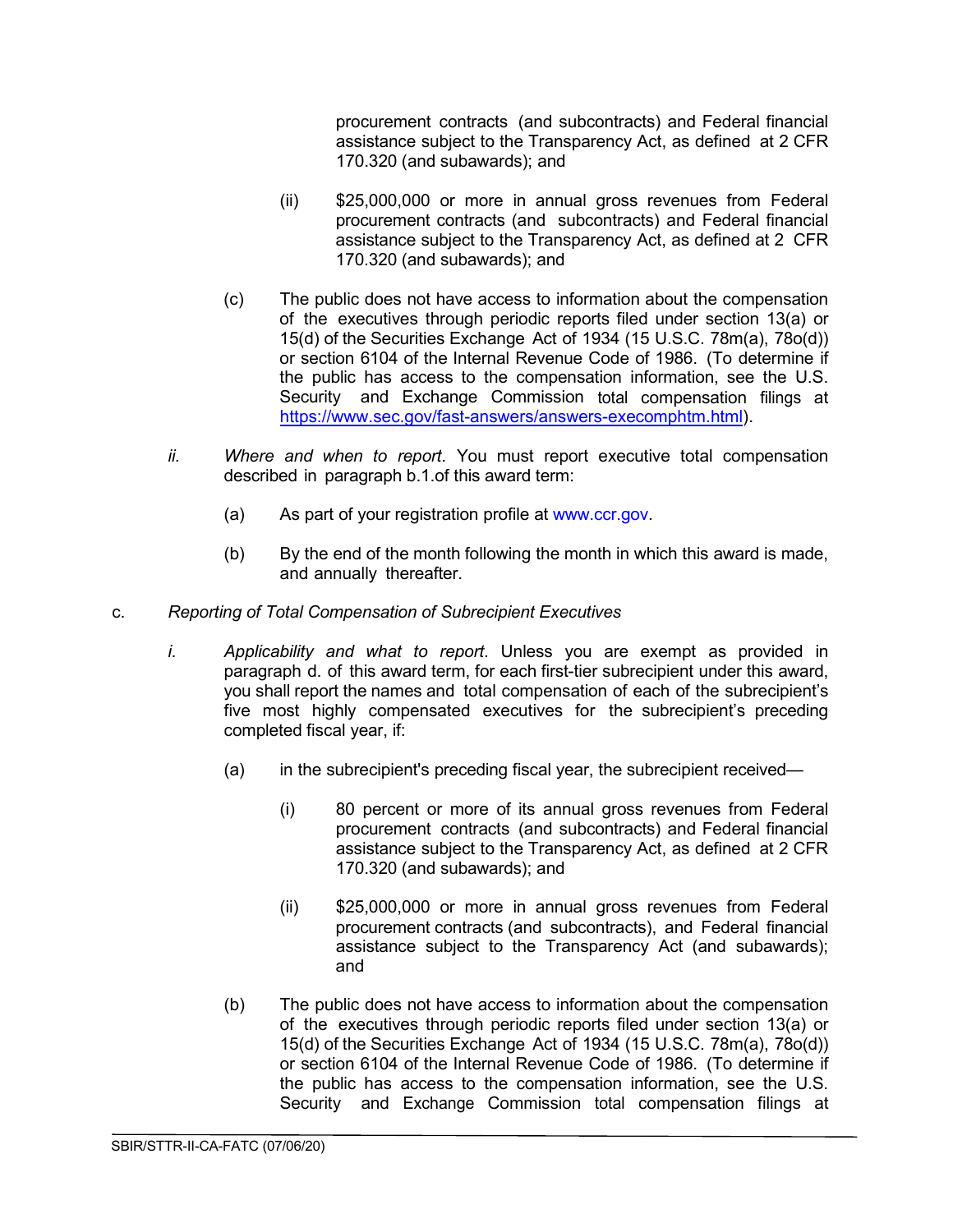[https://www.sec.gov/fast-answers/answers-execomphtm.html\)](https://www.sec.gov/fast-answers/answers-execomphtm.html).

- *ii. Where and when to report*. You must report subrecipient executive total compensation described in paragraph c.1.of this award term:
	- (a) To the recipient.
	- (b) By the end of the month following the month during which you make the subaward. For example, if a subaward is obligated on any date during the month of October of a given year (i.e., between October 1 and 31), you must report any required compensation information of the subrecipient by November 30 of that year.

#### d. *Exemptions*

If, in the previous tax year, you had gross income, from all sources, under \$300,000, you are exempt from the requirements to report:

- i. subawards, and
- ii. the total compensation of the five most highly compensated executives of any subrecipient.

#### e. *Definitions*

For purposes of this award term:

i. Entity means all of the following, as defined in 2 CFR part 25:

(a) A Governmental organization, which is a State, local government, or Indian tribe;

- (b) A foreign public entity;
- (c) A domestic or foreign nonprofit organization;
- (d) A domestic or foreign for-profit organization;

(e) A Federal agency, but only as a subrecipient under an award or subaward to a non-Federal entity.

ii. Executive means officers, managing partners, or any other employees in management positions.

- iii. Subaward:
	- (a) This term means a legal instrument to provide support for the performance of any portion of the substantive project or program for which you received this award and that you as the recipient award to an eligible subrecipient.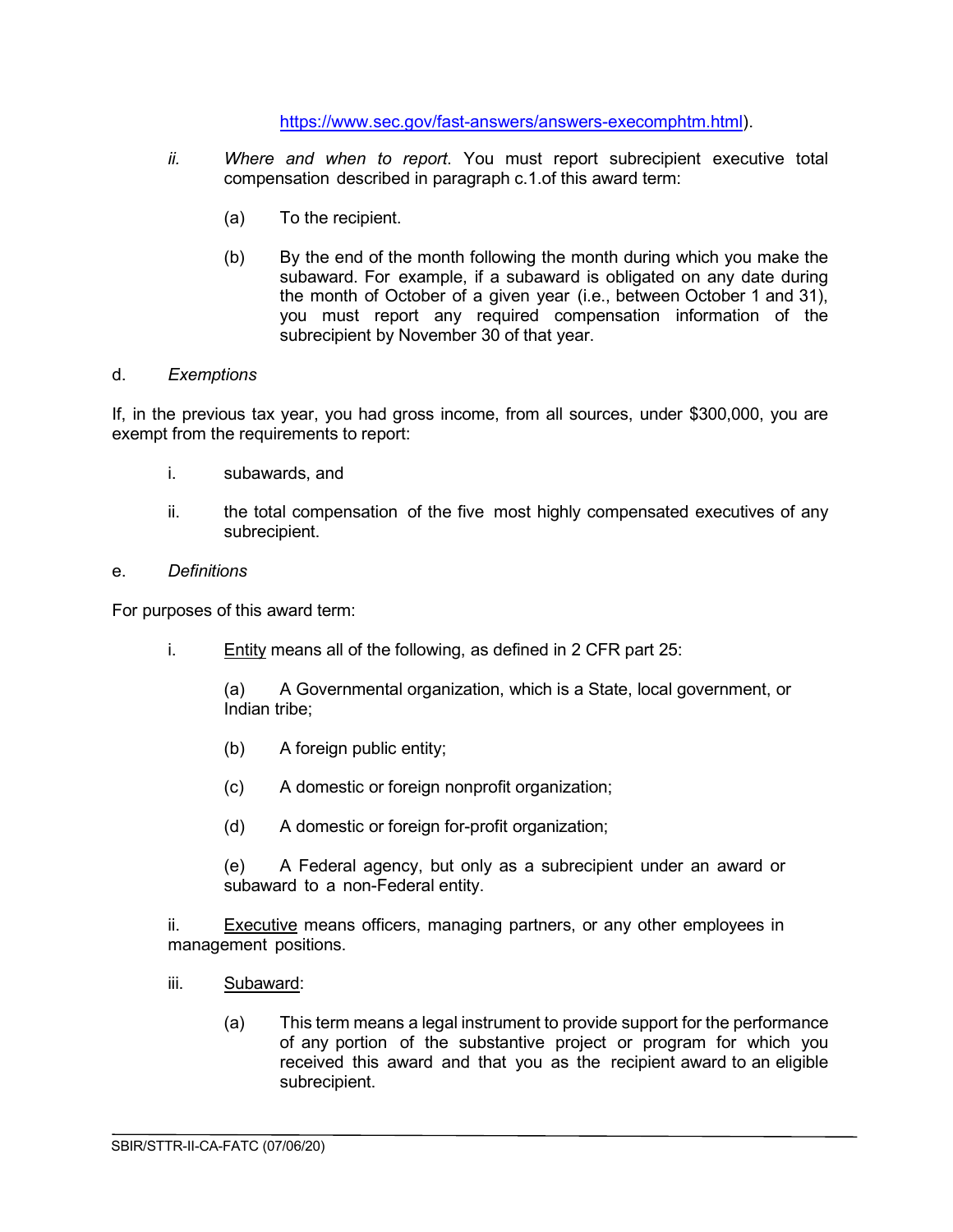(b) The term does not include your procurement of property and services needed to carry out the project or program (for further explanation, see 2 CFR § 200.330).

#### <span id="page-17-0"></span>**22. System for Award Management and Universal Identifier Requirements**

**The Central Contractor Registration (CCR) has become the System for Award Management (SAM). The URL has changed to: [https://www.sam.gov.](https://www.sam.gov/) All requirements related to CCR mentioned in the Article below apply to and must be completed in SAM.**

In accordance with the Office of Management and Budget guidance published in the Federal Register (FR) September 14, 2010 on *Financial Assistance Use of Universal Identifier and Central Contractor Registration*, awardees must comply with the following award term, contained in 75 FR 22706:

*a. Requirement for Central Contractor Registration (CCR).* Unless you are exempted from this requirement under 2 CFR 25.110, you as the recipient must maintain the currency of your information in the CCR until you submit the final financial report required under this award or receive the final payment, whichever is later. This requires that you review and update the information at least annually after the initial registration, and more frequently if required by changes in your information or another award term.

*b. Requirement for Data Universal Numbering System (DUNS) numbers*. If you are authorized to make subawards under this award, you:

- i. Must notify potential subrecipients that no entity (see definition in paragraph c. of this award term) may receive a subaward from you unless the entity has provided its DUNS number to you.
- ii. May not make a subaward to an entity unless the entity has provided its DUNS number to you.
- *c. Definitions*. For purposes of this award term:
	- i. Central Contractor Registration (CCR) means the Federal repository into which an entity must provide information required for the conduct of business as a recipient. Additional information about registration procedures may be found at the CCR Internet site (currently at [http://www.ccr.gov\)](http://www.ccr.gov/).
	- ii. Data Universal Numbering System (DUNS) number means the nine-digit number established and assigned by Dun and Bradstreet, Inc. (D&B) to uniquely identify business entities. A DUNS number may be obtained from D&B by telephone (currently 866-705-5711) or the Internet (currently at [http://fedgov.dnb.com/webform\)](http://fedgov.dnb.com/webform).
	- iii. Entity, as it is used in this award term, means all of the following, as defined at 2 CFR part 25, subpart C:

(a) A Governmental organization, which is a State, local government, or Indian tribe;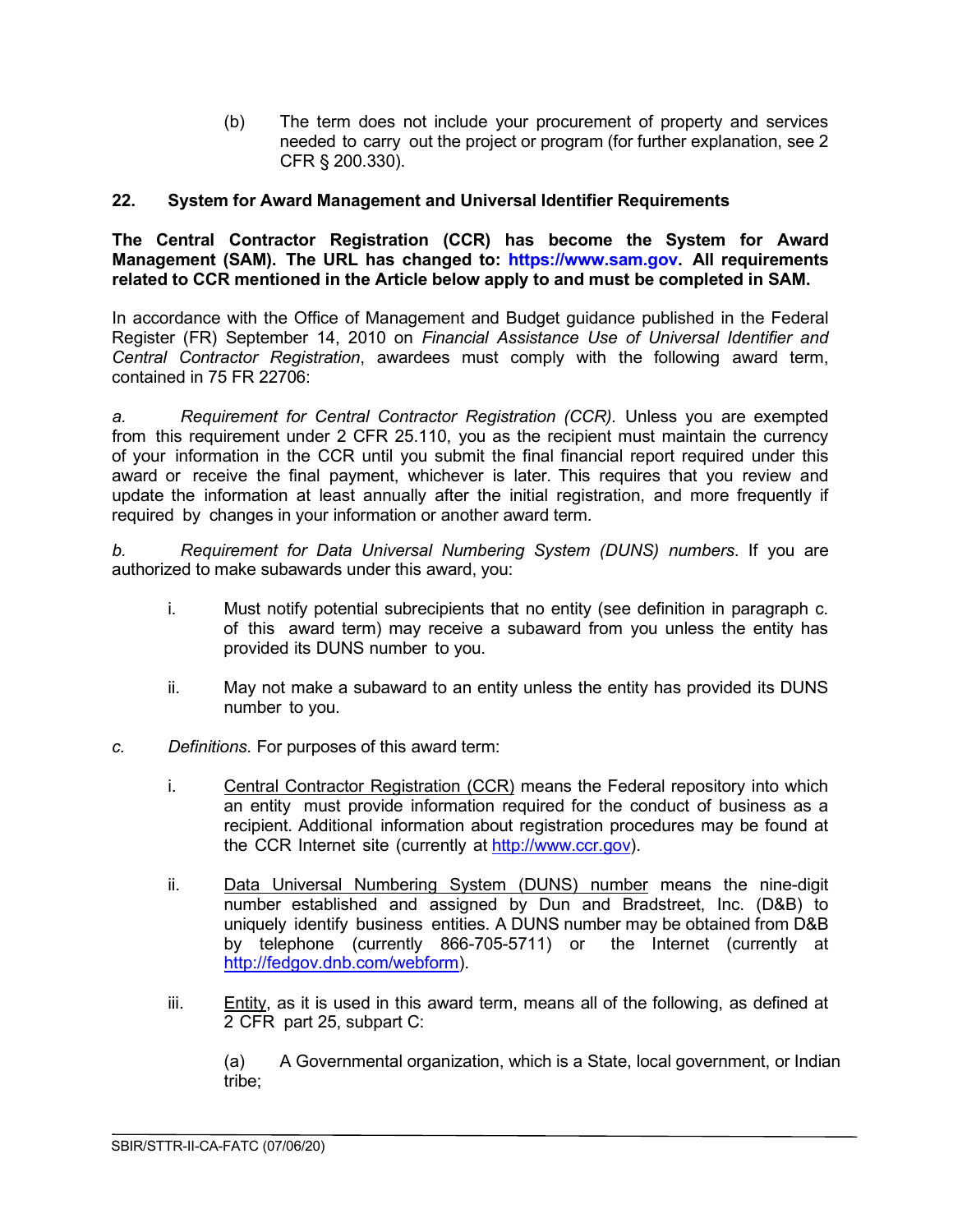- (b) A foreign public entity;
- (c) A domestic or foreign nonprofit organization;
- (d) A domestic or foreign for-profit organization; and

(e) A Federal agency, but only as a subrecipient under an award or subaward to a non- Federal entity.

iv. Subaward:

(a) This term means a legal instrument to provide support for the performance of any portion of the substantive project or program for which you received this award and that you as the recipient award to an eligible subrecipient.

(b) The term does not include your procurement of property and services needed to carry out the project or program (for further explanation, see 2 CFR § 200.330).

(c) A subaward may be provided through any legal agreement, including an agreement that you consider a contract.

- v. Subrecipient means an entity that:
	- (a) Receives a subaward from you under this award; and

(b) Is accountable to you for the use of the Federal funds provided by the subaward.

## <span id="page-18-0"></span>**23. Unpaid Federal Tax Liability**

Article 23 applies only to awardees that are corporations.

In accordance with the Commerce, Justice, Science and Related Agencies Appropriations Act of 2012, the awardee affirms that the corporation has no unpaid Federal tax liability that has been assessed, for which all judicial and administrative remedies have been exhausted or lapsed, and that is not being paid in a timely manner pursuant to an agreement with the authority responsible for collecting the tax liability.

#### <span id="page-18-1"></span>**24. Criminal Convictions**

Article 24 applies only to awardees that are corporations.

<span id="page-18-2"></span>In accordance with the Commerce, Justice, Science and Related Agencies Appropriations Act of 2012, the awardee affirms that the corporation has not been convicted of a felony criminal violation under any Federal law.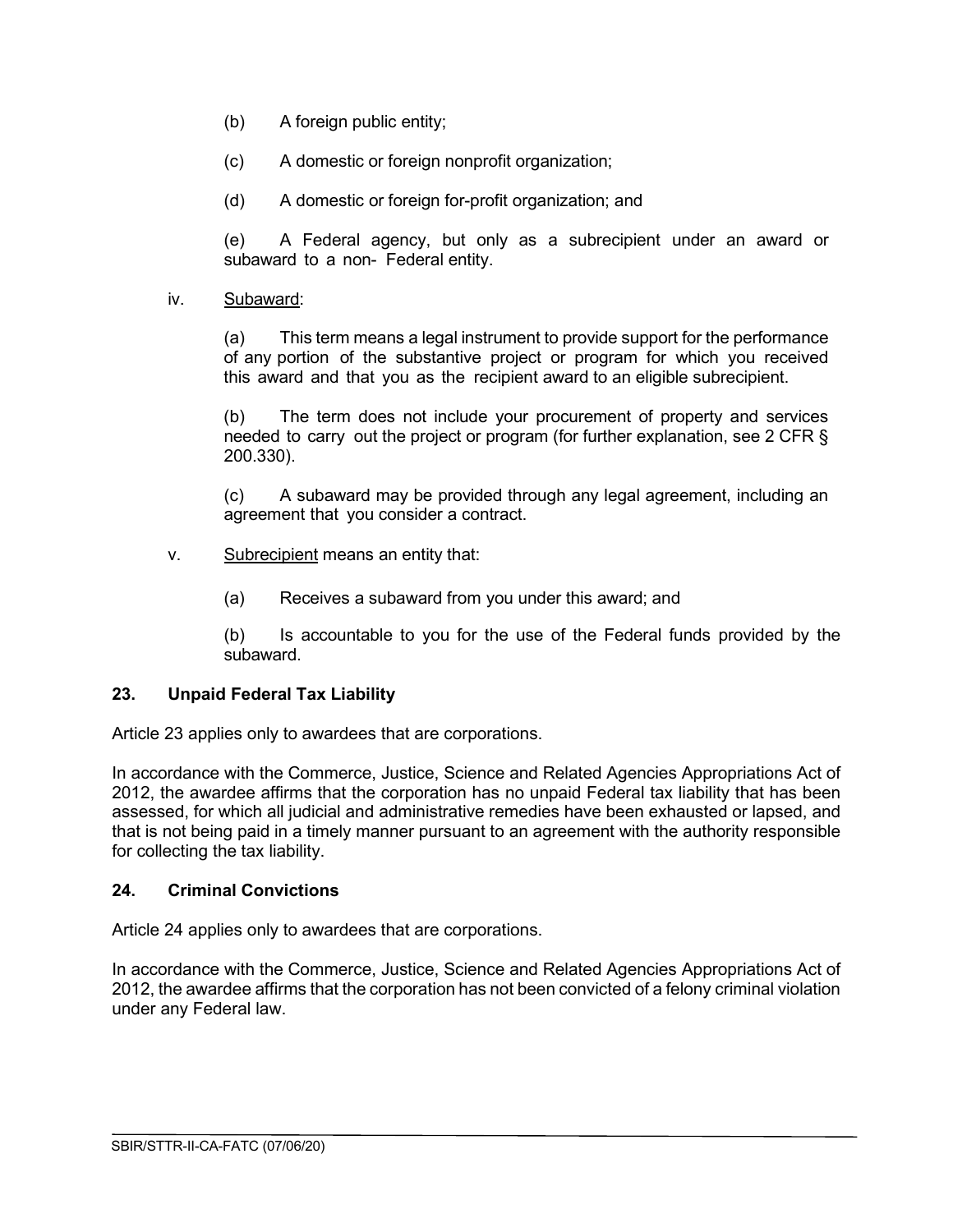## **25. Copyrighted Material**

#### a. *Definition*

Subject writing means any material that:

- i. is or may be copyrighted under Title 17 of the USC; and
- ii. is produced by the awardee or its employees in the performance of work under this award.

Subject writings include such items as reports, books, journal articles, software, databases, sound recordings, videotapes and videodiscs.

## b. *Copyright Ownership, Government License*

Except as otherwise specified in the award or by this paragraph, the awardee may own or permit others to own copyright in all subject writings. The awardee agrees that if it or anyone else does own copyright in a subject writing, the Federal government will have a nonexclusive, nontransferable, irrevocable, royalty-free license to exercise or have exercised for or on behalf of the US throughout the world all the exclusive rights provided by copyright. Such license, however, will not include the right to sell copies or phonorecords of the copyrighted works to the public.

#### c. *Awards Affected by International Agreements*

If the award indicates it is subject to an identified international agreement or treaty, NSF can direct the awardee to convey to any foreign participant or otherwise dispose of such rights to subject writings as are required to comply with that agreement or treaty. In such cases, the standard clauses for Copyrighted Material or Patents Rights will be modified through the addition of the following:

"This project is supported under the cooperative program listed below. Your rights in inventions, writings and data may be affected."

The applicable agreement or treaty will be identified immediately beneath that sentence.

## d. *Awardee Action to Protect Government Interests*

The awardee agrees to acquire, through written agreement or an employment relationship, the ability to comply with the requirements of the preceding paragraphs and, in particular, to acquire the ability to convey rights in a subject writing to a foreign participant if directed by NSF under the previous paragraph. The awardee further agrees that any transfer of copyright or any other rights to a subject writing, by it or anyone whom it has allowed to own such rights, will be made subject to the requirements of this article.

## <span id="page-19-0"></span>**26. Public Access to Copyrighted Material**

NSF's Public Access Policy applies to awards, funded in whole or in part, as a result of proposals submitted, or due, on or after January 25, 2016. NSF's Public Access Policy may be viewed at [http://www.nsf.gov/news/special\\_reports/public\\_access/](http://www.nsf.gov/news/special_reports/public_access).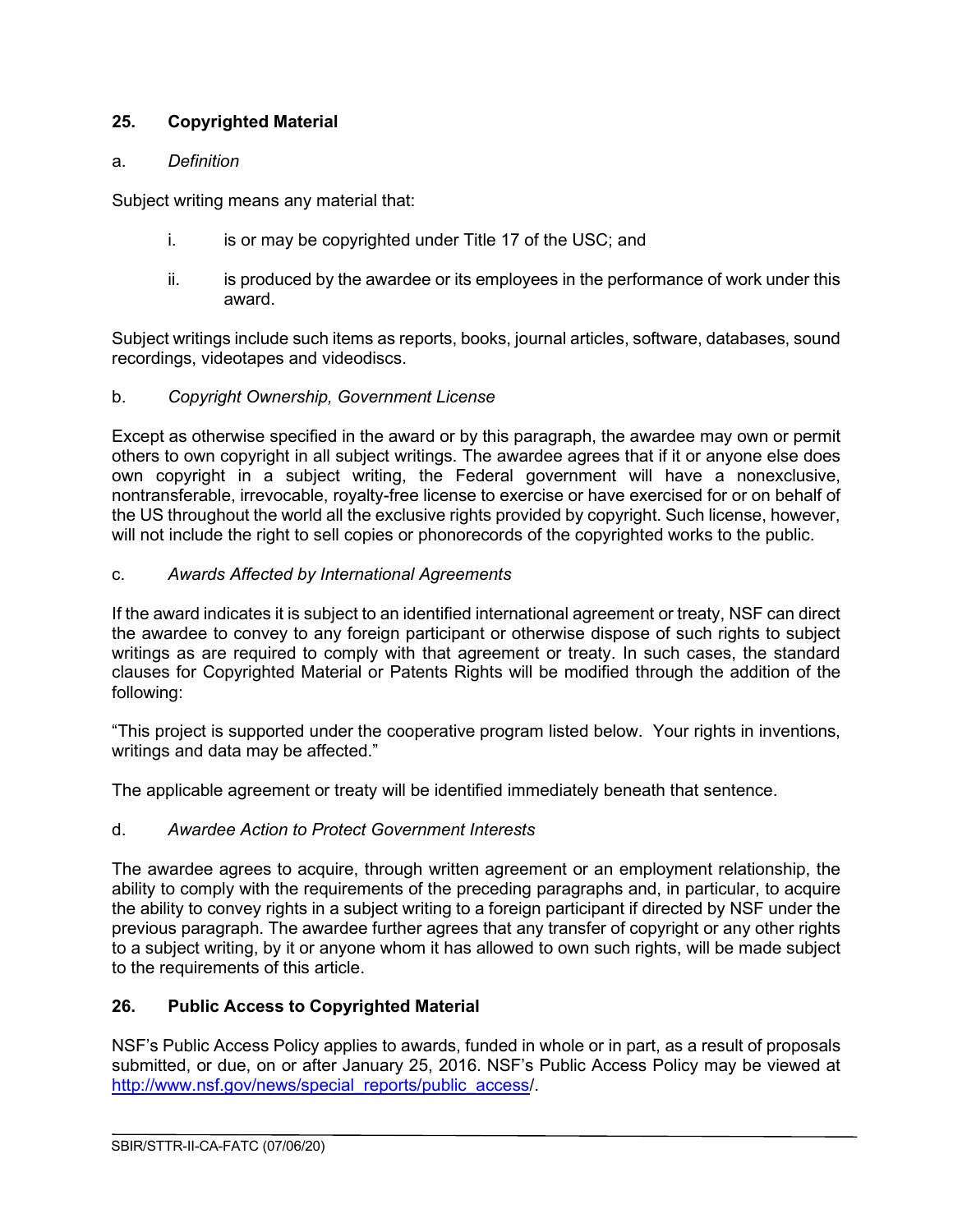NSF's policy on public access to copyrighted material (Public Access Policy) reflects the Foundation's commitment to making certain that, to the extent possible, the American public, industry and the scientific community have access to the results of federally funded scientific research. Pursuant to this policy, awardees must ensure that all articles in peer-reviewed scholarly journals and papers in juried conference proceedings:

- are deposited in a public access compliant repository (as identified in the Public Access Policy);
- are available for download, reading and analysis within 12 months of publication;
- possess a minimum set of machine-readable metadata elements as described in the Public Access Policy;
- are reported in annual and final reports with a persistent identifier.

Either the final printed version or the final peer-reviewed manuscript is acceptable for deposit.

## <span id="page-20-0"></span>**27. Publications**

#### a. *Acknowledgment of Support*

The awardee is responsible for assuring that an acknowledgment of NSF support:

i. is made in any publication (including World Wide Web sites) of any material based on or developed under this project, in the following terms:

"This material is based upon work supported by the National Science Foundation under Cooperative Agreement No. (NSF award number)."

ii. is orally acknowledged during all news media interviews, including popular media such as radio, television and news magazines.

#### b. *News Releases*

The awardee is strongly encouraged to consult with and notify the cognizant NSF Program Officer or his/her designee prior to issuing news releases concerning NSF-supported activities.

c. *Disclaimer*

The awardee is responsible for assuring that every publication of material (including World Wide Web pages) based on or developed under this award, except scientific articles or papers appearing in scientific, technical or professional journals, contains the following disclaimer:

"Any opinions, findings and conclusions or recommendations expressed in this material are those of the author(s) and do not necessarily reflect the views of the National Science Foundation."

#### d. *Copies for NSF*

The awardee is responsible for assuring that the cognizant NSF Program Officer is provided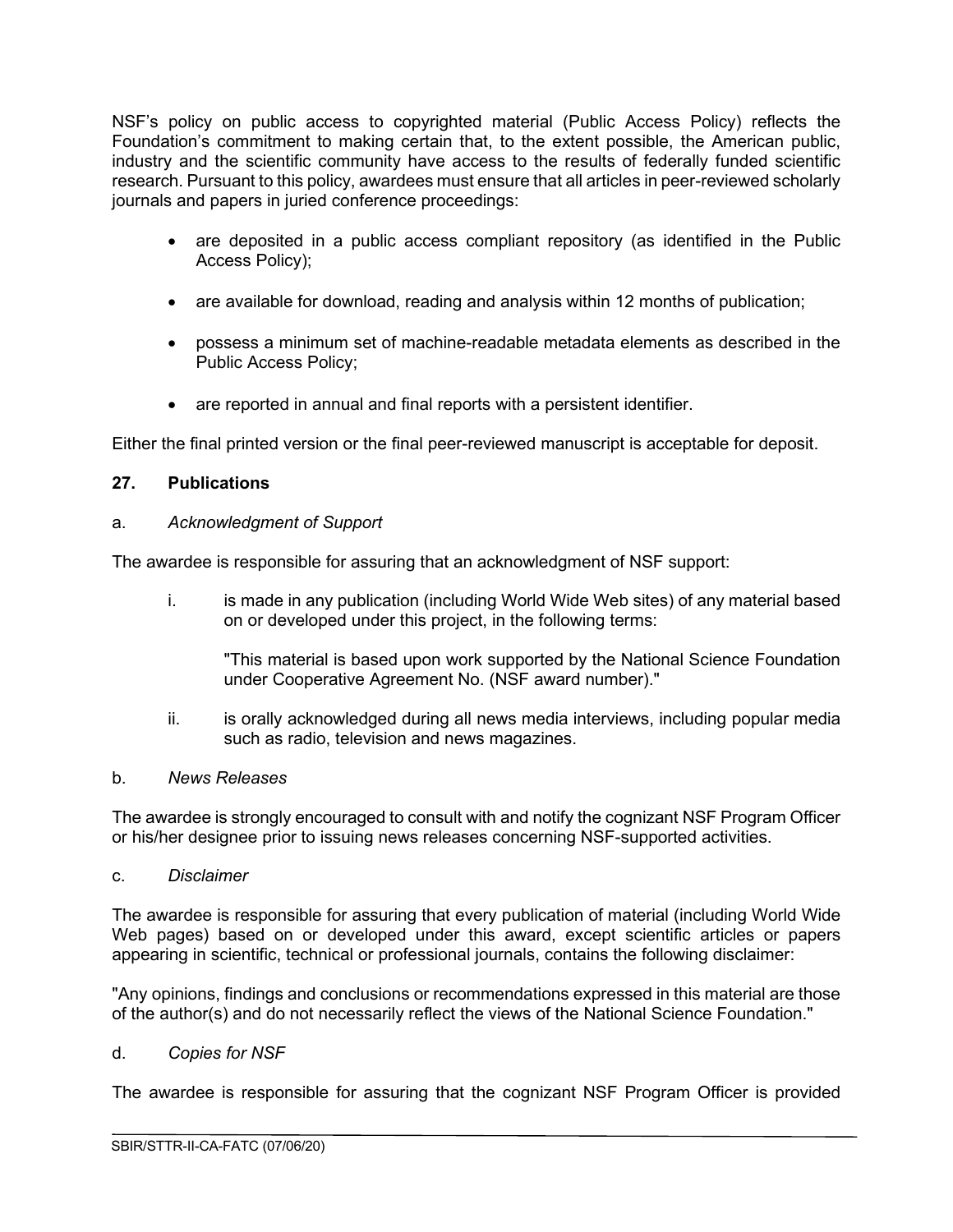access to, either electronically or in paper form, a copy of every publication of material based on or developed under this award, clearly labeled with the award number and other appropriate identifying information, promptly after publication.

## <span id="page-21-0"></span>**28. Patent Rights**[3](#page-21-1)

The following Patent Rights article (implementing the Bayh-Dole Act., [35 U.S.C. § 200 et seq.] shall apply to all awards for scientific or engineering research unless special provisions have been negotiated. The awardee shall include this article in all subawards for scientific or engineering research activities.

#### a. *Definitions*

- i. INVENTION means any invention or discovery which is or may be patentable or otherwise protectable under Title 35 of the USC, to any novel variety of plant which is or may be protected under the Plant Variety Protection Act (7 U.S.C. § 2321 et seq.).
- ii. SUBJECT INVENTION means any invention of the awardee conceived or first actually reduced to practice in the performance of work under this award, provided that in the case of a variety of plant, the date of determination (as defined in section 41(d)) must also occur during the period of performance.
- iii. PRACTICAL APPLICATION means to manufacture in the case of a composition or product, to practice in the case of a process or method, or to operate in the case of a machine or system; and, in each case, under such conditions as to establish that the invention is being utilized and that its benefits are to the extent permitted by law or Government regulations available to the public on reasonable terms.
- iv. MADE when used in relation to any invention means the conception or first actual reduction to practice of such invention.
- v. SMALL BUSINESS FIRM means a small business concern as defined at section 2 of Pub. L. 85-536 (15 U.S.C. 632) and implementing regulations of the Administrator of the Small Business Administration. For the purpose of this article, the size standards for small business concerns involved in government procurement and subcontracting at 13 CFR 121.3-8 and 13 CFR 121.3-12, respectively, will be used.
- vi. NON-PROFIT ORGANIZATION means a domestic university or other institution of higher education or an organization of the type described in Section 501(c)(3) of the Internal Revenue Code of 1954 (26 USC § 501(c)) and exempt from taxation under Section 501(a) of the Internal Revenue Code (26 USC § 501(a)) or any domestic non-profit scientific or educational organization qualified under a State non-profit organization statute.

<span id="page-21-1"></span><sup>&</sup>lt;sup>3</sup> Awardees are reminded that, in view of the US Supreme Court decision in Stanford v. Roche, employee assignment agreements should include a present conveyance of rights ("I hereby assign" rather than a promise or intent to assign) in order to effectively convey patent rights to the institution, allowing the institution to meet its responsibility under the Bayh-Dole Act to provide the agency with a license to patented inventions.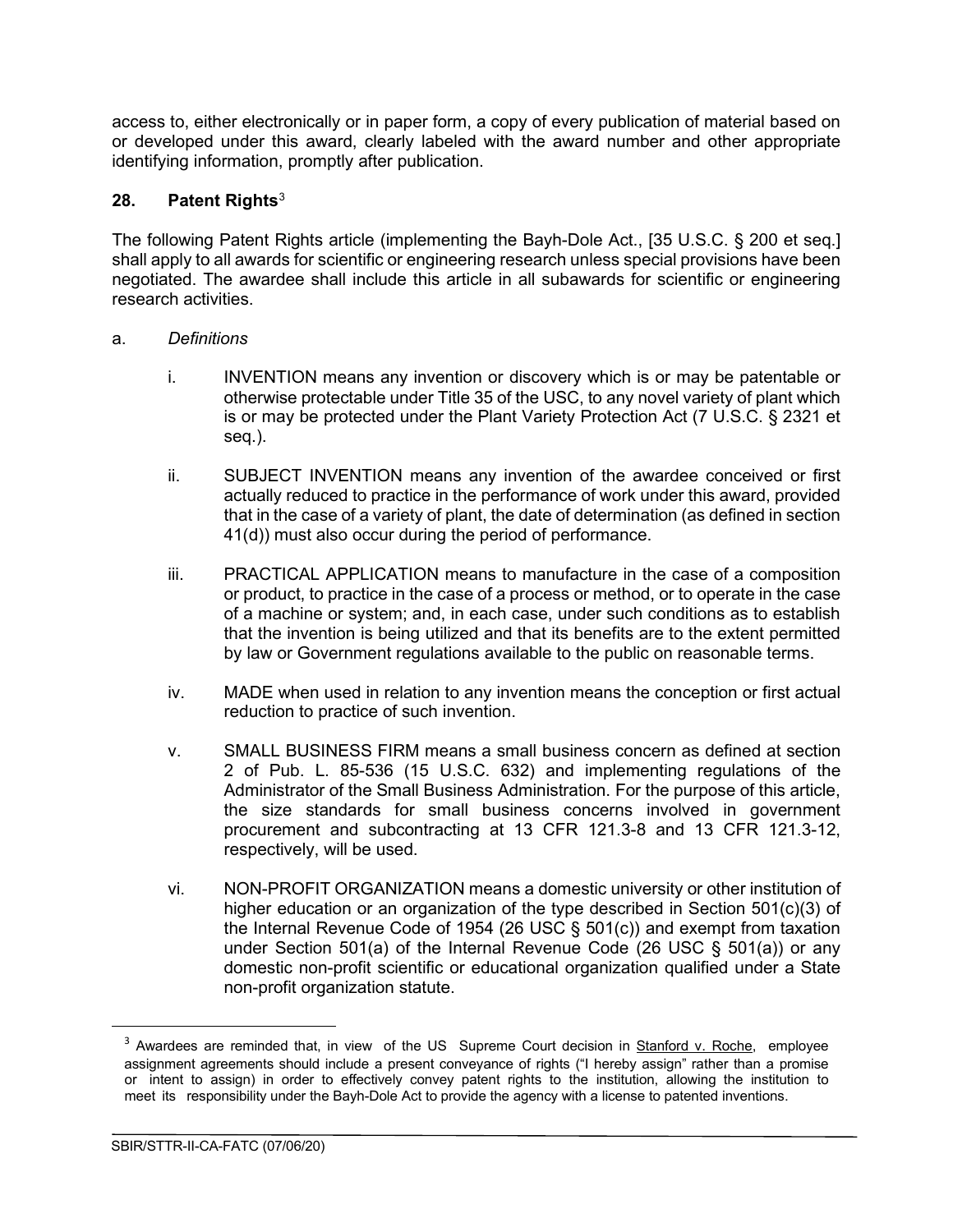- vii. STATUTORY PERIOD means the one-year period before the effective filing date of a claimed invention during which exceptions to prior art exist per 35 U.S.C. 102(b) as amended by the Leahy-Smith America Invents Act, Public Law 112-29.
- viii. CONTRACTOR means any person, small business firm or nonprofit organization, or, as set forth in section 1, paragraph (b)(4) of Executive Order 12591, as amended, any business firm regardless of size, which is a party to a funding agreement.

#### b. *Allocation of Principal Rights*

The awardee may retain the entire right, title and interest throughout the world to each subject invention subject to the provisions of this Patent Rights article and 35 USC Part 203. With respect to any subject invention in which the awardee retains title, the Federal Government shall have a non-exclusive, nontransferable, irrevocable, paid-up license to practice or have practiced for or on behalf of the US the subject invention throughout the world. If the award indicates it is subject to an identified international agreement or treaty, the National Science Foundation (NSF) also has the right to direct the awardee to convey to any foreign participant such patent rights to subject inventions as are required to comply with that agreement or treaty.

#### c. *Invention Disclosure, Election of Title and Filing of Patent Applications by Awardee*

- i. The awardee will disclose each subject invention to NSF within two months after the inventor discloses it in writing to awardee personnel responsible for the administration of patent matters. The disclosure to NSF shall be in the form of a written report and shall identify the award under which the invention was made and the inventor(s). It shall be sufficiently complete in technical detail to convey a clear understanding of the nature, purpose, operation and, to the extent known, the physical, chemical, biological or electrical characteristics of the invention. The disclosure shall also identify any publication, on sale or public use of the invention and whether a manuscript describing the invention has been submitted for publication and, if so, whether it has been accepted for publication at the time of disclosure. In addition, after disclosure to NSF, the awardee will promptly notify NSF of the acceptance of any manuscript describing the invention for publication or of any on sale or public use planned by the awardee.
- ii. The awardee will elect in writing whether or not to retain title to any such invention by notifying NSF within two years of disclosure to NSF. However, in any case where a patent, a printed publication, public use, sale or other availability to the public has initiated the one-year statutory period wherein valid patent protection can still be obtained in the US, the period for election of title may be shortened by NSF to a date that is no more than 60 days prior to the end of the statutory period.
- iii. The awardee will file its initial patent application on an invention to which it elects to retain title within one year after election of title or, if earlier, prior to the end of any statutory period wherein valid patent protection can be obtained in the US after a publication, on sale, or public use. If the awardee files a provisional application as its initial patent application, it shall file a non-provisional application within 10 months of the filing of the provisional application. The awardee will file patent applications in additional countries or international patent offices within either ten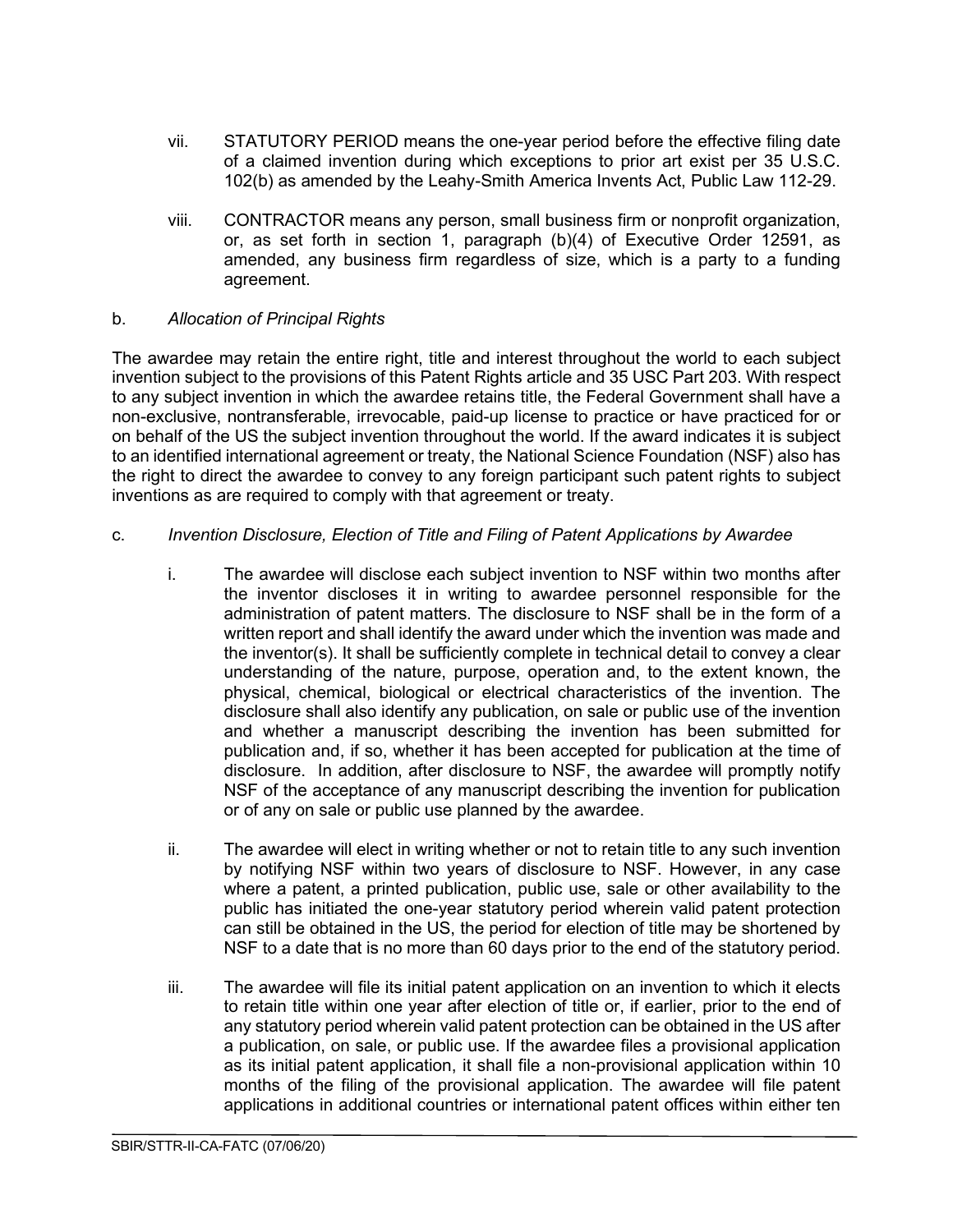months of the first filed patent application, or six months from the date when permission is granted by the Commissioner of Patents to file foreign patent applications when such filing has been prohibited by a Secrecy Order.

- iv. For any subject invention with NSF and awardee co-inventors, where NSF determines that it would be in the interest of the government, pursuant to 35 U.S.C. 207(a)(3), to file an initial patent application on the subject invention, NSF, at its discretion and in consultation with the awardee, may file such application at its own expense, provided that the awardee retains the ability to elect title pursuant to 35 U.S.C. 202(a).
- v. Requests for extension of the time for disclosure to NSF, election and filing under subparagraphs 1., 2. and 3 may, at the discretion of NSF, be awarded. When an awardee has requested an extension for filing a non-provisional application after filing a provisional application, a one-year extension will be granted unless NSF notifies the contractor within 60 days of receiving the request.

## d. *Conditions When the Government May Obtain Title*

The awardee will convey to NSF, upon written request, title to any subject invention:

- i. if the awardee fails to disclose or elect the subject invention within the times specified in paragraph c. above, or elects not to retain title;
- ii. in those countries in which the awardee fails to file patent applications within the times specified in paragraph c. above, provided, however, that if the awardee has filed a patent application in a country after the times specified in paragraph (c) of this article, but prior to its receipt of the written request of NSF, the awardee shall continue to retain title in that country; or
- iii. in any country in which the awardee decides not to continue the prosecution of any non-provisional patent application for, to pay a maintenance, annuity or renewal fee on, or defend in a reexamination or opposition proceeding on, a patent on a subject invention.

#### e. *Minimum Rights to Awardee*

- i. The awardee will retain a non-exclusive royalty-free license throughout the world in each subject invention to which the Government obtains title, except if the awardee fails to disclose the subject invention within the times specified in paragraph c. above. The awardee's license extends to its domestic subsidiaries and affiliates, if any, within the corporate structure of which the awardee is a party and includes the right to award sublicenses of the same scope to the extent the awardee was legally obligated to do so at the time the award was made. The license is transferable only with the approval of NSF except when transferred to the successor of that part of the awardee's business to which the invention pertains.
- ii. The awardee's domestic license may be revoked or modified by NSF to the extent necessary to achieve expeditious practical application of the subject invention pursuant to an application for an exclusive license submitted in accordance with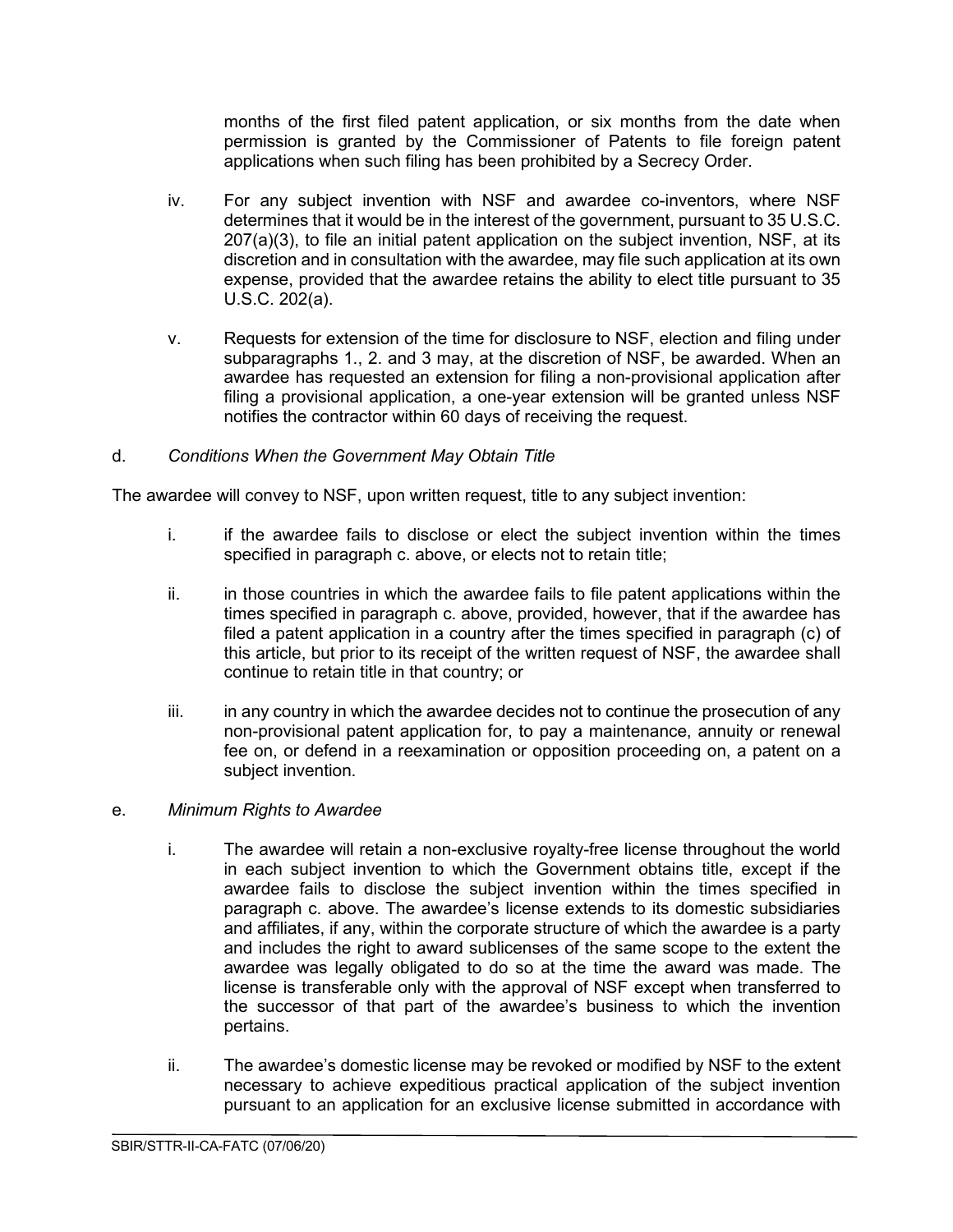applicable provisions at 37 CFR Part 404. This license will not be revoked in that field of use or the geographical areas in which the awardee has achieved practical application and continues to make the benefits of the invention reasonably accessible to the public. The license in any foreign country may be revoked or modified at discretion of NSF to the extent the awardee, its licensees or its domestic subsidiaries or affiliates have failed to achieve practical application in that foreign country.

iii. Before revocation or modification of the license, NSF will furnish the awardee a written notice of its intention to revoke or modify the license, and the awardee will be allowed thirty days (or such other time as may be authorized by NSF for good cause shown by the awardee) after the notice to show cause why the license should not be revoked or modified. The awardee has the right to appeal, in accordance with applicable regulations in 37 CFR Part 404 concerning the licensing of Government-owned inventions, any decision concerning the revocation or modification of its license.

## f. *Awardee Action to Protect Government's Interest*

- i. The awardee agrees to execute or to have executed and promptly deliver to NSF all instruments necessary to: (i) establish or confirm the rights the Government has throughout the world in those subject inventions for which the awardee retains title; and (ii) convey title to NSF when requested under paragraph d. above, and to enable the Government to obtain patent protection throughout the world in that subject invention.
- ii. The awardee agrees to require, by written agreement, its employees, other than clerical and non-technical employees, to disclose promptly in writing to personnel identified as responsible for the administration of patent matters and in a format suggested by the awardee each subject invention made under this award in order that the awardee can comply with the disclosure provisions of paragraph c. above, to assign to the awardee the entire right, title and interest in and to each subject invention made under the award, and to execute all papers necessary to file patent applications on subject inventions and to establish the Government's rights in the subject inventions. The disclosure format should require, as a minimum, the information requested by paragraph c.1 above. The awardee shall instruct such employees through the employee agreements or other suitable educational programs on the importance of reporting inventions in sufficient time to permit the filing of patent applications prior to US or foreign statutory bars.
- iii. For each subject invention, the awardee will no less than 60 days prior to the expiration of the statutory deadline, notify NSF of any decision: not to continue the prosecution of a non- provisional patent application; not to pay a maintenance, annuity or renewal fee; not to defend in a reexamination or opposition proceeding on a patent, in any country; to request, be a party to, or take action in a trial proceeding before the Patent Trial and Appeals Board of the U.S. Patent and Trademark Office, including but not limited to post-award review, review of a business method patent, inter partes review, and derivation proceeding; or to request, be a party to, or take action in a non-trial submission of art or information at the U.S. Patent and Trademark Office, including but not limited to a pre-issuance submission, a post-issuance submission, and supplemental.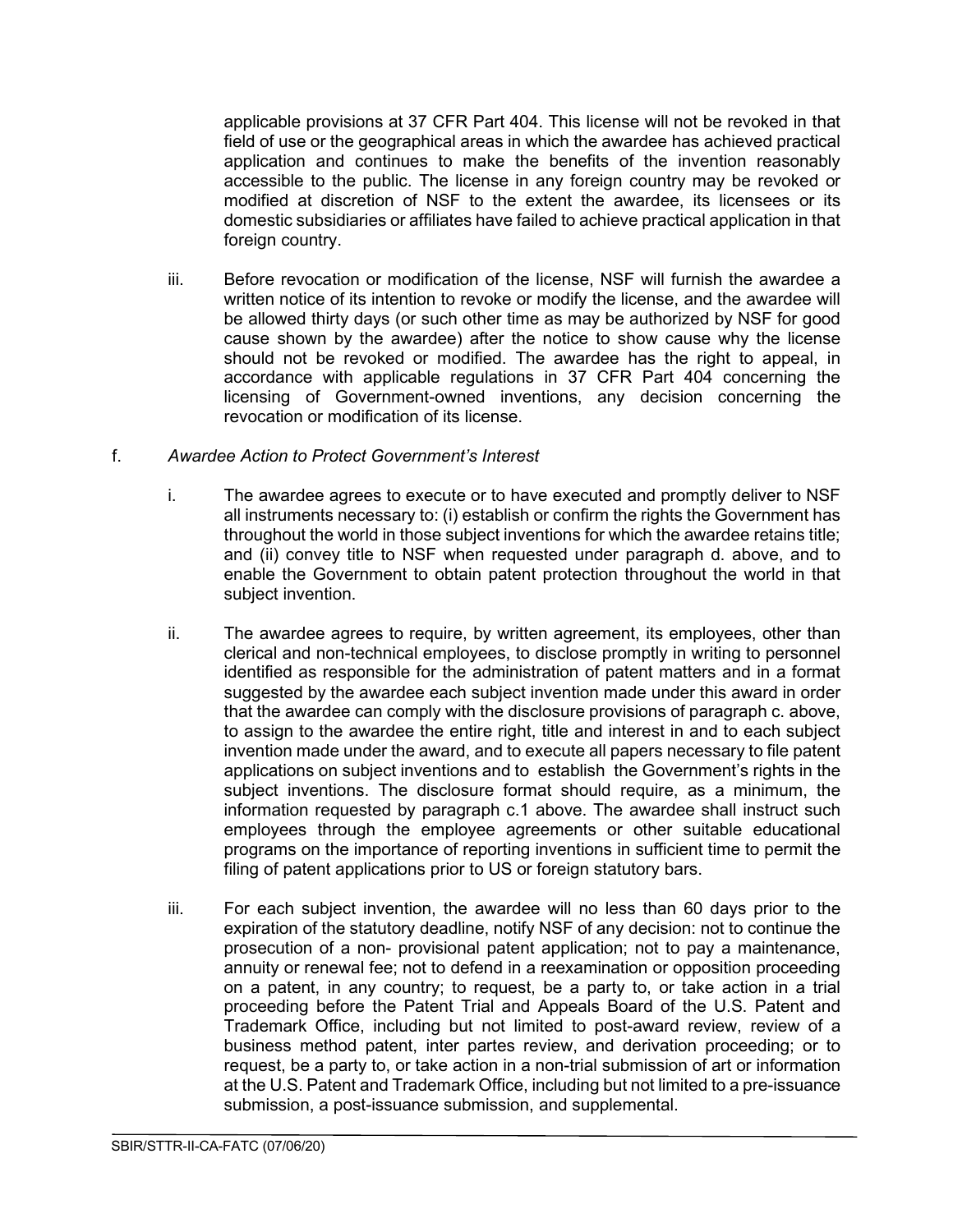iv. The awardee agrees to include, within the specification of any US patent application and any patent issuing thereon covering a subject invention, the following statement:

"This invention was made with Government support under (identify NSF award number) awarded by the National Science Foundation. The Government has certain rights in this invention."

v. The awardee or its representative will complete, execute and forward to NSF a confirmation of a License to the US Government and the page of a United States patent application that contains the Federal support clause within two months of filing any domestic or foreign patent application.

#### g. *Subawards*

- i. The awardee will include this Patent Rights article, suitably modified to identify the parties, in all subawards, regardless of tier, for experimental, developmental or research work. The subawardee will retain all rights provided for the awardee in this Patent Rights article, and the awardee will not, as part of the consideration for awarding the subaward, obtain rights in the subawardees' subject inventions.
- ii. In the case of subawards, at any tier, when the prime award by NSF was a contract (but not a cooperative agreement), NSF, subawardee and contractor agree that the mutual obligations of the parties created by this Patent Rights article constitute a contract between the subawardee and the Foundation with respect to those matters covered by this Patent Rights article.

#### h. *Reporting on Utilization of Subject Inventions*

The awardee agrees to submit on request periodic reports no more frequently than annually on the utilization of a subject invention or on efforts at obtaining such utilization that are being made by the awardee or its licensees or assignees. Such reports shall include information regarding the status of development, date of first commercial sale or use, gross royalties received by the awardee and such other data and information as NSF may reasonably specify. The awardee also agrees to provide additional reports in connection with any march-in proceeding undertaken by NSF in accordance with paragraph j. of this Patent Rights article.

As required by 35 USC § 202(c)(5), NSF agrees it will not disclose such information to persons outside the Government without the permission of the awardee.

#### i. Preference for United States Industry

Notwithstanding any other provision of this Patent Rights article, the awardee agrees that neither it nor any assignee will grant to any person the exclusive right to use or sell any subject invention in the US unless such person agrees that any products embodying the subject invention or produced through the use of the subject invention will be manufactured substantially in the US. However, in individual cases, the requirement for such an agreement may be waived by NSF upon a showing by the awardee or its assignee that reasonable but unsuccessful efforts have been made to award licenses on similar terms to potential licensees that would be likely to manufacture substantially in the US or that under the circumstances domestic manufacture is not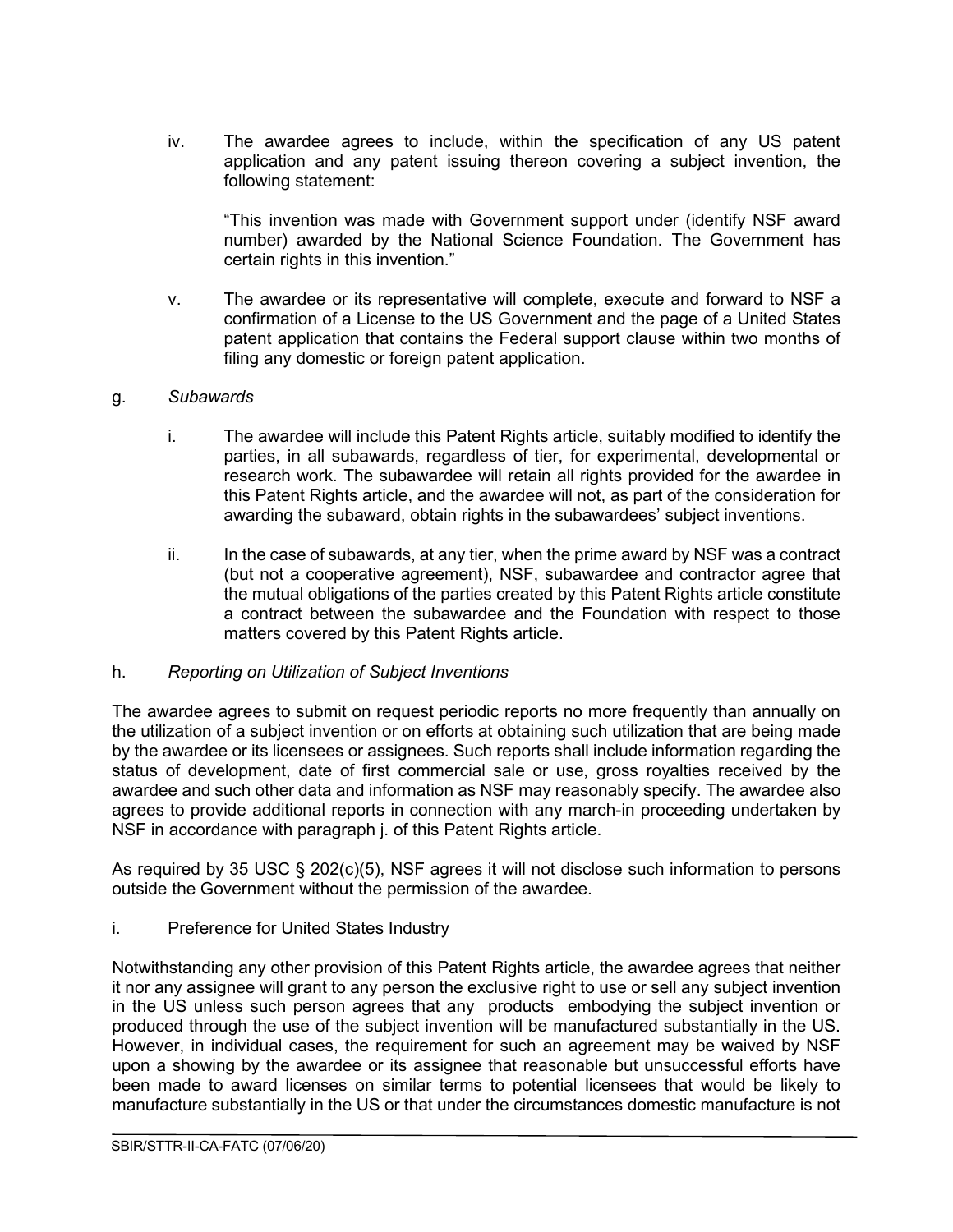commercially feasible.

## j. *March-in Rights*

The awardee agrees that with respect to any subject invention in which it has acquired title, NSF has the right in accordance with procedures at 37 CFR § 401.6 and NSF regulations at 45 CFR § 650.13 to require the awardee, an assignee or exclusive licensee of a subject invention to grant a non-exclusive, partially exclusive or exclusive license in any field of use to a responsible applicant or applicants, upon terms that are reasonable under the circumstances and if the awardee, assignee or exclusive licensee refuses such a request, NSF has the right to grant such a license itself if NSF determines that such action is necessary:

- i. because the awardee or assignee has not taken or is not expected to take within a reasonable time, effective steps to achieve practical application of the subject invention in such field of use;
- ii. to alleviate health or safety needs which are not reasonably satisfied by the awardee, assignee or their licensees;
- iii. to meet requirements for public use specified by Federal regulations and such requirements are not reasonably satisfied by the awardee, assignee or licensee; or
- iv. because the agreement required by paragraph i. of this Patent Rights article has not been obtained or waived or because a licensee of the exclusive right to use or sell any subject invention in the US is in breach of such agreement.

## k. *Communications*

All communications required by this Patents Rights article must be submitted through the [iEdison](https://public.era.nih.gov/iedison/public/login.do?TYPE=33554433&REALMOID=06-dc4d00e8-1464-45e1-937f-0525407c30fd&GUID&SMAUTHREASON=0&METHOD=GET&SMAGENTNAME=-SM-938PYmoLVb4VrDeXo04LZUDVDvc%2b3899ByInEAjuSUvWNIGfB2zRpWiCivYGCogG&TARGET=-SM-http%3a%2f%2fpublic%2eera%2enih%2egov%2fiedison)  [Invention Information Management System](https://public.era.nih.gov/iedison/public/login.do?TYPE=33554433&REALMOID=06-dc4d00e8-1464-45e1-937f-0525407c30fd&GUID&SMAUTHREASON=0&METHOD=GET&SMAGENTNAME=-SM-938PYmoLVb4VrDeXo04LZUDVDvc%2b3899ByInEAjuSUvWNIGfB2zRpWiCivYGCogG&TARGET=-SM-http%3a%2f%2fpublic%2eera%2enih%2egov%2fiedison) maintained by the National Institutes of Health unless NSF prior written permission for another form of submission is obtained from the Patent Assistant at patents@nsf.gov or at Office of the General Counsel, National Science Foundation, 2415 Eisenhower Avenue, Alexandria, VA 22314.

## <span id="page-26-0"></span>**29. Audit and Records**

a. Financial records, supporting documents (including documentation of personnel expenses), statistical records and other records pertinent to this award must be retained by the awardee for a period of three years from award financial closeout as described in [PAPPG Chapter](https://www.nsf.gov/pubs/policydocs/pappg20_1/pappg_8.jsp#VIIIE)  [VIII.E,](https://www.nsf.gov/pubs/policydocs/pappg20_1/pappg_8.jsp#VIIIE) except as noted in 2 CFR § 200.333.

## <span id="page-26-1"></span>**30. Site Visits**

NSF, through authorized representatives, has the right, at all reasonable times, to make site visits to review project accomplishments and management control systems and to provide such technical assistance as may be required. If any site visit is made by NSF on the premises of the awardee or a subrecipient under an award, the awardee shall provide and shall require its subrecipients to provide all reasonable facilities and assistance for the safety and convenience of the NSF representatives in the performance of their duties. All site visits and evaluations shall be performed in such a manner that will not unduly delay the work.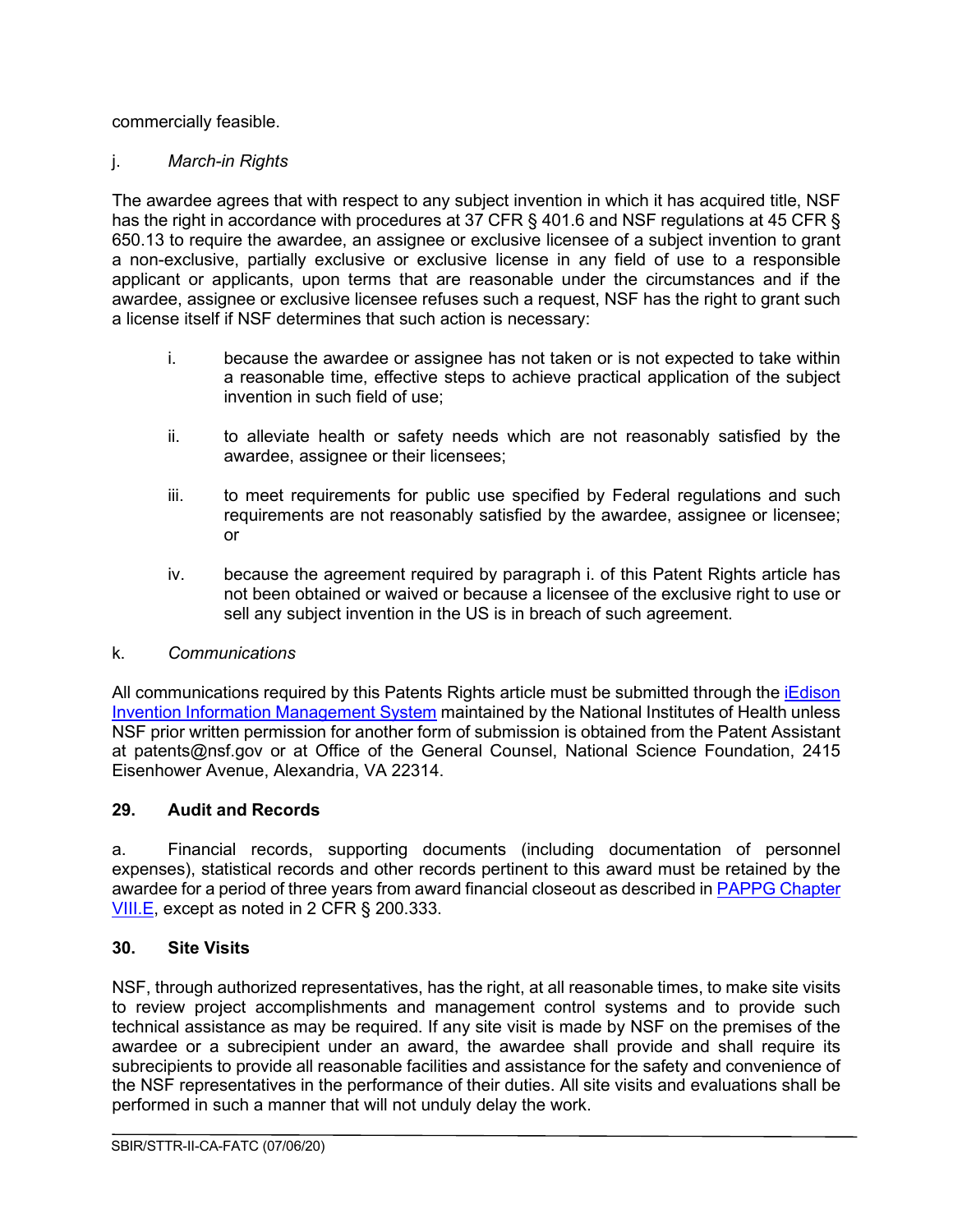# <span id="page-27-0"></span>**31. Suspension or Termination**

a. Any suspension or termination action taken by NSF must be issued by a cognizant NSF Grants and Agreements Officer and will be in accordance with this article and [PAPPG Chapter](https://www.nsf.gov/pubs/policydocs/pappg20_1/pappg_12.jsp#XIIA)  [XII.A.](https://www.nsf.gov/pubs/policydocs/pappg20_1/pappg_12.jsp#XIIA)

b. The award may be suspended or terminated in whole or in part in any of the following situations by:

- 1. NSF when the awardee fails to comply with the terms and conditions of the award;
- 2. NSF when the Foundation has cause;
- 3. NSF when ordered by the Deputy Director under NSF's Regulation on Research Misconduct [45 CFR Part 689];
- 4. mutual agreement of NSF and the awardee; or
- 5. the awardee on written notice to NSF setting forth the reasons for such action, the effective date, and, in the case of partial termination, the portion to be terminated or suspended (with the understanding that if NSF determines that the unterminated portion will not accomplish the purposes of the award, it may suspend or terminate the entire award).

c. Normally, action by NSF to suspend or terminate an award will be taken only after the awardee has been informed by NSF of any deficiency on its part and given an opportunity to correct it; but NSF may immediately suspend or terminate the award without notice when it believes such action is reasonable to protect the interests of the Government.

d. No costs incurred during a suspension period or after the effective date of a termination will be allowable, except those costs which, in the opinion of NSF, the awardee could not reasonably avoid or eliminate, or which were otherwise authorized by the suspension or termination notice, provided such costs would otherwise be allowable under the terms of the award and the governing cost principles.

e. Within 30 days of the termination date, the awardee will furnish a summary of progress under the award and an itemized accounting of costs incurred prior to the termination date or pursuant to d, above. Final allowable costs under a termination settlement shall be in accordance with the terms of the award, including this article, and the governing cost principles, giving due consideration to the progress under the award. In no event will the total of NSF payments under a terminated award exceed the award amount, or the NSF pro rata share of the total project costs when cost sharing was anticipated, whichever is less.

f. When an NSF award is terminated or partially terminated, both NSF and the awardee remain responsible for compliance with the requirements in 2 CFR §§ 200.343 Closeout and 200.344 Post-closeout adjustments and continuing responsibilities.

g. A notice of termination other than by mutual agreement and/or the final settlement amount may be subject to review pursuant to Article 34.

h. NSF will report award terminations to the OMB-designated integrity and performance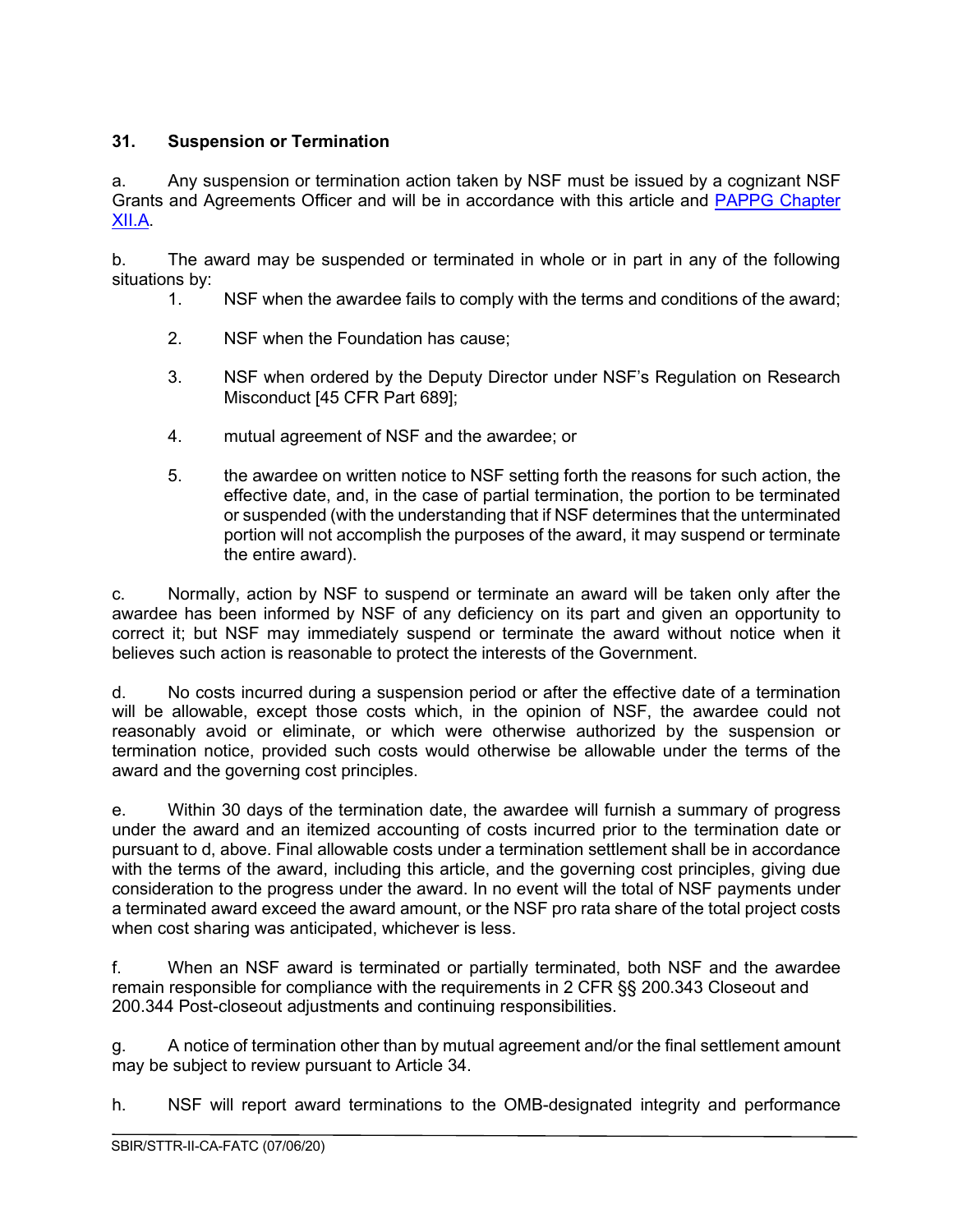system in accordance with Federal regulation, but only after the awardee has had an opportunity to exhaust the review procedures contained in [PAPPG Chapter XII.B.](https://www.nsf.gov/pubs/policydocs/pappg20_1/pappg_12.jsp#XIIB)

# <span id="page-28-0"></span>**32. Termination Review Procedure**

a. A request for review of a notice of termination or settlement should be addressed to the Division Director, Division of Grants and Agreements (DGA), National Science Foundation, 2415 Eisenhower Avenue, Alexandria, VA, 22314. It must be postmarked no later than 30 days after the date of the letter notifying the awardee of the termination or settlement.

b. The request for review must contain a full statement of the awardee's position and the pertinent facts and reasons in support of such position.

c. Review of a notice of termination or settlement will be conducted in accordance with [PAPPG Chapter XII.B.3.](https://www.nsf.gov/pubs/policydocs/pappg20_1/pappg_12.jsp#XIIC3)

d. Pending resolution of the request for review, the notice of termination shall remain in effect.

## <span id="page-28-1"></span>**33. Price Reduction for Defective Cost or Pricing Data**

a. If any price, including profit, negotiated in connection with this award, was increased by any significant amount because (1) the awardee or its subrecipient furnished cost or pricing data that were not complete, accurate and current as certified in its Certificate of Current Cost Pricing data, (2) a subrecipient or prospective subrecipient furnished the awardee cost or pricing data that were not complete, accurate and current as certified in its Certificate of Current Cost Pricing Data, or (3) any of these parties furnished data of any description that were not accurate, the price or cost shall be reduced accordingly and the award shall be amended to reflect the reduction.

b. Any reduction in the award price under paragraph a. above due to defective data from a prospective contractor that was not subsequently awarded the subaward shall be limited to the amount, plus applicable overhead and profit markup, by which the actual subaward price was not itself affected by defective cost or pricing data.

c. If the cognizant NSF Grants Officer determines under paragraph a. of this clause that a price or cost reduction should be made, the awardee agrees not to raise the following matters as a defense:

- 1. The awardee or subrecipient was a sole source supplier or otherwise was in a superior bargaining position and thus the price of the award would not have been modified even if accurate, complete and current cost or pricing data had been submitted.
- 2. The cognizant NSF Grants Officer should have known that the cost or pricing data in issue were defective even though the awardee or subrecipient took no affirmative action to bring the character of the data to the attention of the cognizant NSF Grants Officer.
- 3. The awardee or subrecipient did not submit a Certificate of Cost or Pricing Data. Except as prohibited by c.3. of this article, an offset in an amount determined appropriate by the cognizant NSF Grants Officer based upon the facts shall be allowed against the amount of an award price reduction if: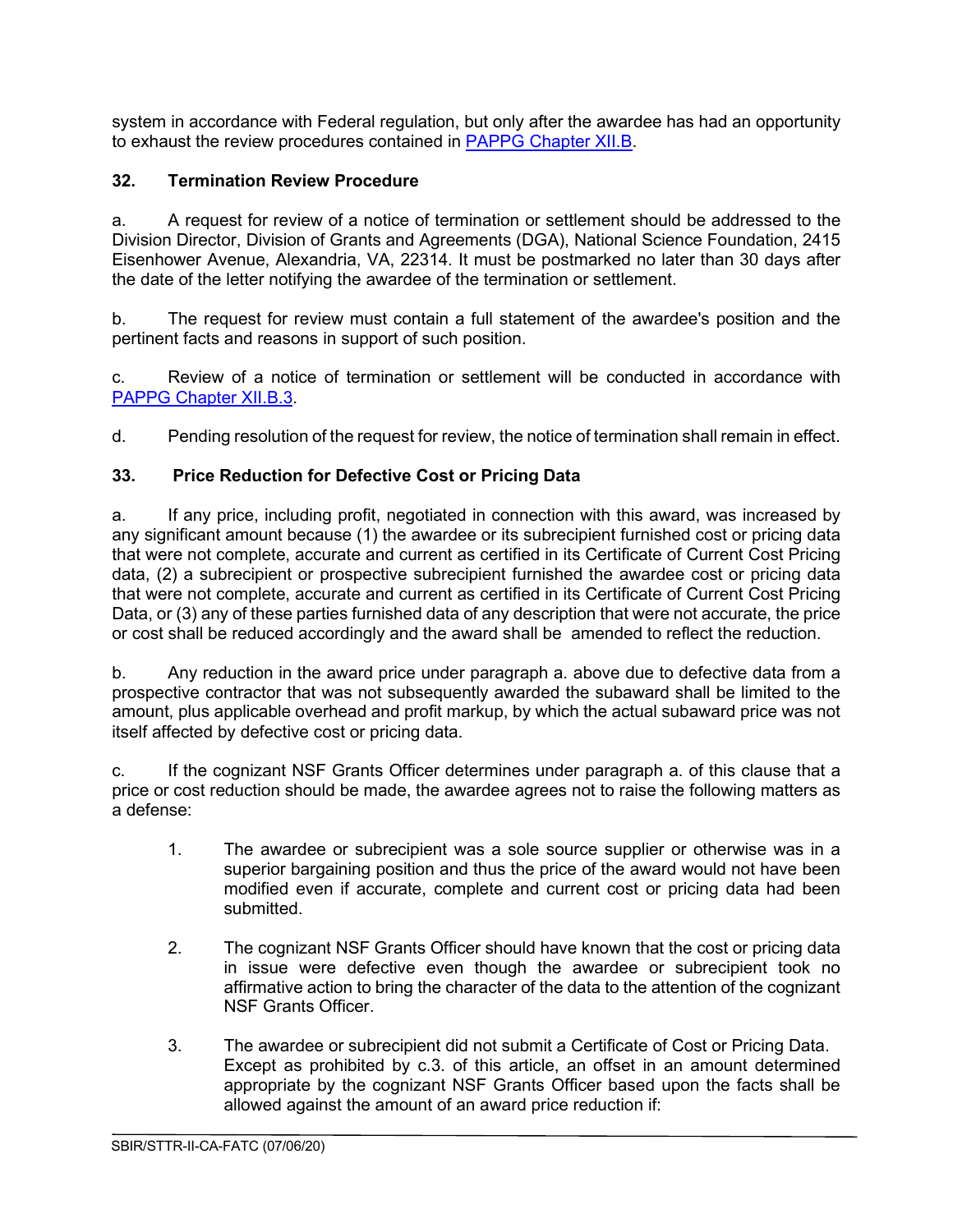- The awardee certifies to the cognizant NSF Grants Officer that, to the best of the awardee's knowledge and belief, the awardee is entitled to the offset in the amount requested; and
- The awardee proves that the cost or pricing data (or price of amendment) is accurate and that the data was not submitted before such date.

An offset shall not be allowed if:

• The understated data was known by the awardee to be understated when the Certificate of Cost or Pricing Data was signed; or The Government proves that the facts demonstrate that the award price would not have been increased in the amount to be offset even if the available data had been submitted before the date of agreement of price.

d. If any reduction in the award price under this article reduces the price for which payment was made prior to the date of the amendment reflecting the price reduction, the awardee shall be liable to and shall pay the United States at the time such overpayment is repaid simple interest on the amount of such overpayment to be computed from the date(s) of overpayment to the awardee to the date the Government is repaid by the awardee at the applicable underpayment rate effective for each quarter prescribed by the Secretary of the Treasury under 26 USC 6621(a)(2).

#### <span id="page-29-0"></span>**34. Non-Discrimination Statutes**

The award is subject to the provisions of Title VI of the Civil Rights Act of 1964 [42 USC §§ 2000d et seq.], Title IX of the Education Amendments of 1972 [20 USC §§ 1681 et seq.], the Rehabilitation Act of 1973 [29 USC § 794], the Age Discrimination Act of 1975 [42 USC §§ 6101 et seq], Equal Employment Opportunity [E.O. 11246], Limited English Proficiency (LEP) [E.O. 13166] and all regulations and policies issued by NSF pursuant to these statutes. Specifically, in accordance with these statutes, regulations and policies, no person on the basis of race, color, national origin, sex, disability, or age shall be excluded from participation in, be denied the benefits of, or otherwise be subjected to discrimination under the award.

#### <span id="page-29-1"></span>**35. Reporting Classifiable Information**

NSF awards are intended for unclassified, publicly releasable research. The awardee will not be granted access to classified information. NSF does not expect that the results of the research project will involve classified information.

If, however, in conducting the activities supported under an award, the PI/PD or co-PI/co-PD is concerned that any of the research results involve potentially classifiable information that may warrant Government restrictions on the dissemination of the results, the PI/PD or co-PI/co-PD should promptly notify the cognizant NSF Program Officer.

#### <span id="page-29-2"></span>**36. Animal Welfare**

a. Any awardee performing research on vertebrate animals<sup>[4](#page-29-3)</sup> shall comply with the Animal

<span id="page-29-3"></span><sup>4</sup> In addition to vertebrate animals covered by the Animal Welfare Act, the requirements specified in this Article also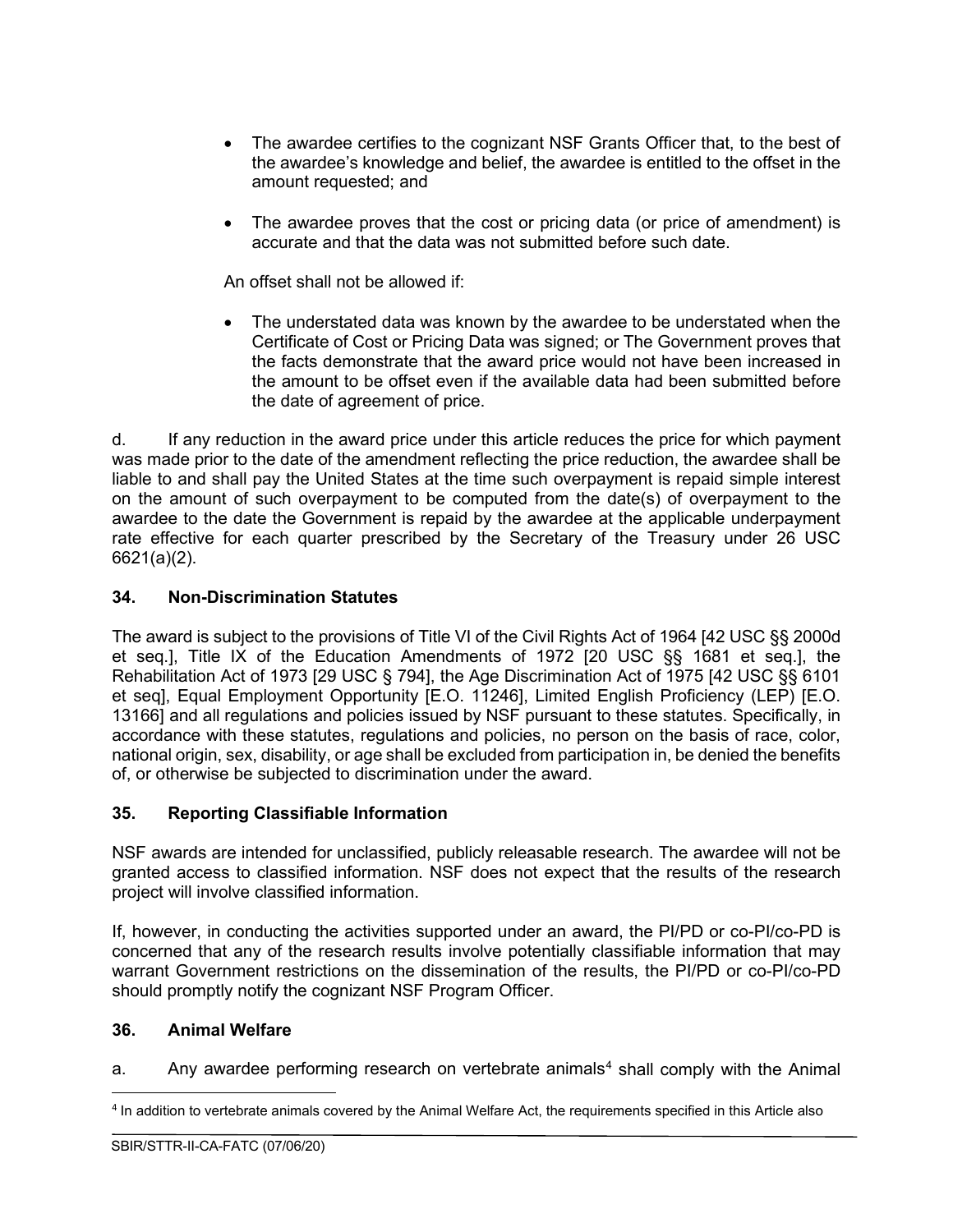Welfare Act I7 USC § 2131 et seq.] and the regulations promulgated thereunder by the Secretary of Agriculture [9 CFR §§ 1.1-4.11] pertaining to the humane care, handling treatment of vertebrate animals held or used for research, teaching or other activities supported by Federal awards. The awardee is expected to ensure that the guidelines described in the National Academies of Sciences, Engineering and Medicine (NASEM) Publication, "Guide for the Care and Use of Laboratory Animals" are followed and to comply with the Public Health Service Policy and Government Principles Regarding the Care and Use of Animals (included as Appendix D to the NASEM Guide). Further guidance on the use of vertebrate animals in NSF funded projects can be found in [PAPPG Chapter XI.B.3.](https://www.nsf.gov/pubs/policydocs/pappg20_1/pappg_11.jsp#XIB3)

b. Effective October 1, 2015, awardees must include NSF-supported activities with live vertebrate animals as covered activities in their Office of Laboratory Animal Welfare (OLAW) Animal Welfare Assurance. Further, they must promptly report situations involving NSFsupported animal activities to OLAW as required by the Public Health Service (PHS) Policy on<br>Humane Care and Use of Laboratory Animals of Laboratory [\(http://grants.nih.gov/grants/olaw/references/phspol.htm\)](http://grants.nih.gov/grants/olaw/references/phspol.htm) Section IV.F.3. The cognizant NSF Program Officer also should be notified.

c. Any changes to, or lapses in, the Institutional Animal Care and Use Committee approved animal use protocols associated with an NSF award should be reported promptly by the awardee to the cognizant NSF Program Officer.

d. In the event the awardee's multi-project Assurance is cancelled or lapses, the awardee must immediately notify the cognizant NSF Grants and Agreements Officer(s) identified in the award notice.

Research facilities subject to the Animal Welfare Act using or intending to use live animals in research and who receive Federal funding are required to register the facility with the Animal and Plant Health Inspection Service (APHIS), US Department of Agriculture. The location of the nearest APHIS Regional Office, as well as information concerning this and other APHIS activities, may be obtained at [http://www.aphis.usda.gov/.](http://www.aphis.usda.gov/)

## <span id="page-30-0"></span>**37. Research Involving Recombinant or Synthetic Nucleic Acid Molecules**

If this award supports research involving recombinant or synthetic nucleic acid molecules, the awardee agrees to comply with the Guidelines for Research Involving Recombinant or Synthetic [Nucleic Acid Molecules](http://osp.od.nih.gov/office-biotechnology-activities/biosafety/nih-guidelines) (NIH Guidelines) including the procedural requirements and any subsequent revisions as they are published in the Federal Register. Further information on research awards that involve recombinant or synthetic nucleic acid molecules can be found in [PAPPG Chapter XI.B.2.](https://www.nsf.gov/pubs/policydocs/pappg20_1/pappg_11.jsp#XIB2)

## <span id="page-30-1"></span>**38. Clean Air and Water**

(Applicable only if the award exceeds \$150,000, or a facility to be used has been the subject of a conviction under the Clean Air Act [42 USC § 7413(c)(1)] or the Clean Water Act [33 USC § 1319(c)] and is listed by the Environmental Protection Agency (EPA), or the award is not otherwise exempt.)

are extended to rats, birds, and mice.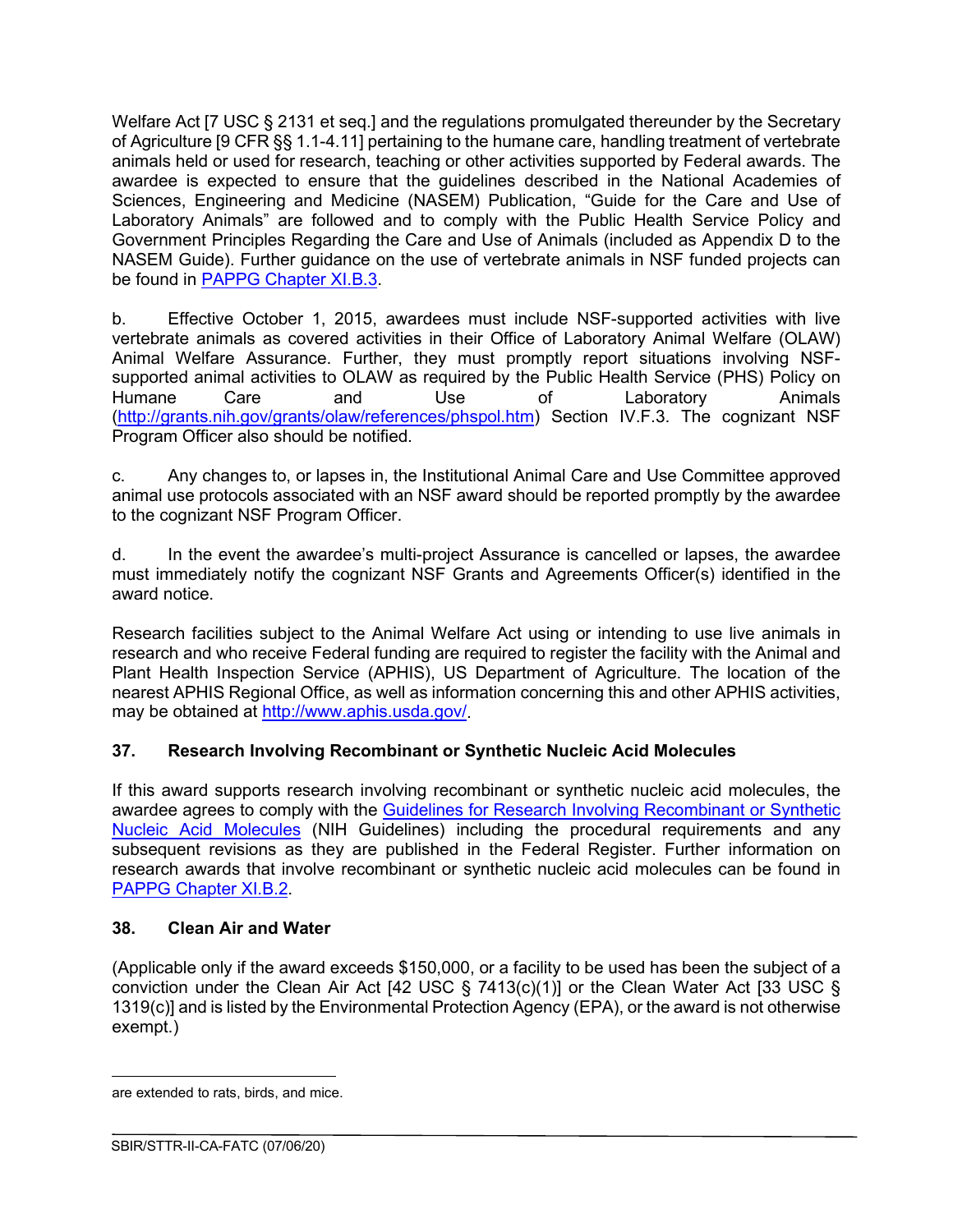The awardee agrees as follows:

a. To comply with all the requirements of Section 114 of the Clean Air Act [42 USC § 7414] and Section 308 of the Clean Water Act [33 USC § 1318], respectively, relating to inspection, monitoring, entry, reports and information, as well as other requirements specified in Section 114 and Section 308 of the Clean Air Act and the Clean Water Act, respectively, and all regulations and guidelines issued thereunder before the issuance of the cooperative agreement.

b. That no portion of the work required by the award will be performed in a facility listed on the Environmental Protection Agency List of Violating Facilities on the date that the award was issued unless and until EPA eliminates the name of such facility or facilities from such listing.

c. To use its best efforts to comply with clean air standards and clean water standards at the facility in which the award is being performed.

d. To insert the substance of the provisions of this article into any nonexempt subaward.

## <span id="page-31-0"></span>**39. Human Research Subjects**

The awardee is responsible for the protection of the rights and welfare of any human subjects involved in research, development and related activities supported by this award. The awardee agrees to comply with the NSF regulation, entitled, "Protection of Human Subjects [45 CFR Part 690]."

## <span id="page-31-1"></span>**40. Life Sciences Dual Use Research of Concern (DURC)**

This Article applies to all research, for which NSF award funds may be used, that potentially falls within the scope of the US Government Policy for Institutional Oversight of Life Sciences Dual [Use Research of Concern](http://www.phe.gov/s3/dualuse/Pages/default.aspx) as published in September 2014, hereafter referred to as the "Policy". See also [PAPPG Chapter XI.B.5.](https://www.nsf.gov/pubs/policydocs/pappg20_1/pappg_11.jsp#XIB5)

Awardees are responsible for monitoring the research progress and for implementation of all appropriate biosafety and biosecurity risk mitigation measures including compliance with all applicable laws and regulations related to that implementation, including the Policy specified above. (See also <https://osp.od.nih.gov/biotechnology/dual-use-research-of-concern/> for Frequently Asked Questions, case studies and other educational materials on DURC.)

## <span id="page-31-2"></span>**41. Investigator Financial Disclosure Policy**

If the awardee employs more than 50 persons, the awardee must maintain an appropriate written and enforced policy on conflict of interest consistent with the provisions of [PAPPG Chapter IX.A.](https://www.nsf.gov/pubs/policydocs/pappg20_1/pappg_9.jsp#IXA)

See also FAQ 200.112-1 of the [Frequently Asked Questions for The Office of Management and](https://cfo.gov/wp-content/uploads/2017/08/July2017-UniformGuidanceFrequentlyAskedQuestions.pdf)  [Budget's Uniform Administrative Requirements, Cost Principles, and Audit Requirements for](https://cfo.gov/wp-content/uploads/2017/08/July2017-UniformGuidanceFrequentlyAskedQuestions.pdf)  [Federal Awards at 2 CFR § 200](https://cfo.gov/wp-content/uploads/2017/08/July2017-UniformGuidanceFrequentlyAskedQuestions.pdf) regarding Conflict of Interest.

# <span id="page-31-3"></span>**42. Whistleblower Protection**

Awardees are notified of the applicability of 41 USC § 4712, as amended by P.L. 112-239, providing protection for whistleblowers.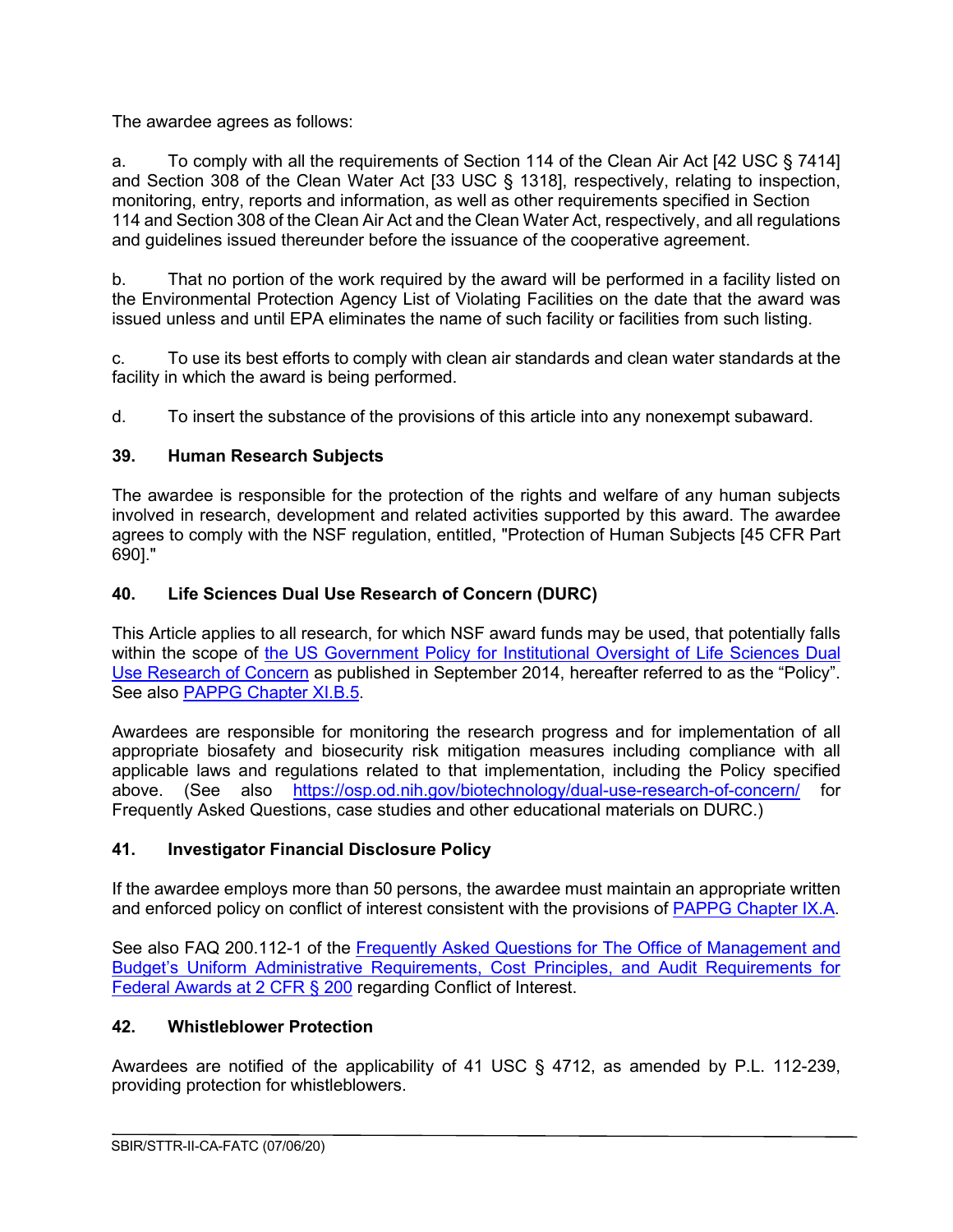## <span id="page-32-0"></span>**43. State Sales and Use Taxes**

Awardees are reminded that the governing cost principles cited in Article 14 limit the allowability of taxes to those the organization is required to pay. Awardees must avail themselves of any tax exemptions for which any activities supported by Federal funds may qualify, including any applicable exemptions from State or local sales and use taxes on the purchase of goods and services made with NSF award funds.

## <span id="page-32-1"></span>**44. Recipient Integrity and Performance Matters**

Recipients shall fully comply with the requirements stipulated in [Appendix XII to Part 200](https://www.ecfr.gov/cgi-bin/text-idx?SID=704835d27377ef5213a51c149de40cab&node=2%3A1.1.2.2.1&rgn=div5) of 2 CFR § 200, entitled "Award Term and Condition for Recipient Integrity and Performance Matters." See also Article 33 of these terms and conditions for NSF's responsibilities regarding reporting award terminations to the OMB-designated integrity and performance system in accordance with Federal regulation.

## <span id="page-32-2"></span>**45. Breach of Personally Identifiable Information**

Awardees that use or operate a Federal information system or create, collect, use, process, store, maintain, disseminate, disclose, or dispose of Personally Identifiable Information (PII) within the scope of an NSF award, must have procedures in place to respond to a breach of PII. These procedures should promote cooperation and the free exchange of information with NSF, as needed to properly escalate, refer and respond to a breach. Awardees will notify NSF upon learning that a breach of PII within the scope of an NSF award has occurred.

# <span id="page-32-3"></span>**46. Post-award Disclosure of Current Support and In-Kind Contribution Information**

If an organization discovers that a PI or co-PI on an active NSF award failed to disclose current support or in-kind contribution information as part of the proposal submission process (see PAPPG Chapter II.C.2.h), the AOR must submit the following information within 30 calendar days of the identification of the undisclosed current support or in-kind contribution through use of the "Other Request" category in the Notification and Request Module in Research.gov.

Post-award Disclosure of Project Support Information:

- 1. PI/co-PI Name:<br>2. Project Title:
- Project Title:
- 3. Award Number (if available):
- 4. Source of Support:
- 5. Primary Place of Performance:
- 6. Project Start and End Date:<br>7. Total Award Amount (includi
- 7. Total Award Amount (including Indirect Costs): \$<br>8. Brief Description of the Maior goals of the project
- Brief Description of the Major goals of the project:
- 9. Description of any Overlap/Duplication of the project with the NSF award:
- 10. Impact on the ability of the PI/co-PI to carry out the NSF award:
- 11. Person-Month(s) (or Partial Person-Months) Per Year Committed to the Project:
	- a. Enter the applicable year: (e.g., 2020, 2021):
		- i. Enter the number of person-month(s) (or partial person-months):
	- b. Enter the applicable year: (e.g., 2020, 2021):
		- i. Enter the number of person-month(s) (or partial person-months):
	- c. Enter the applicable year: (e.g., 2020, 2021):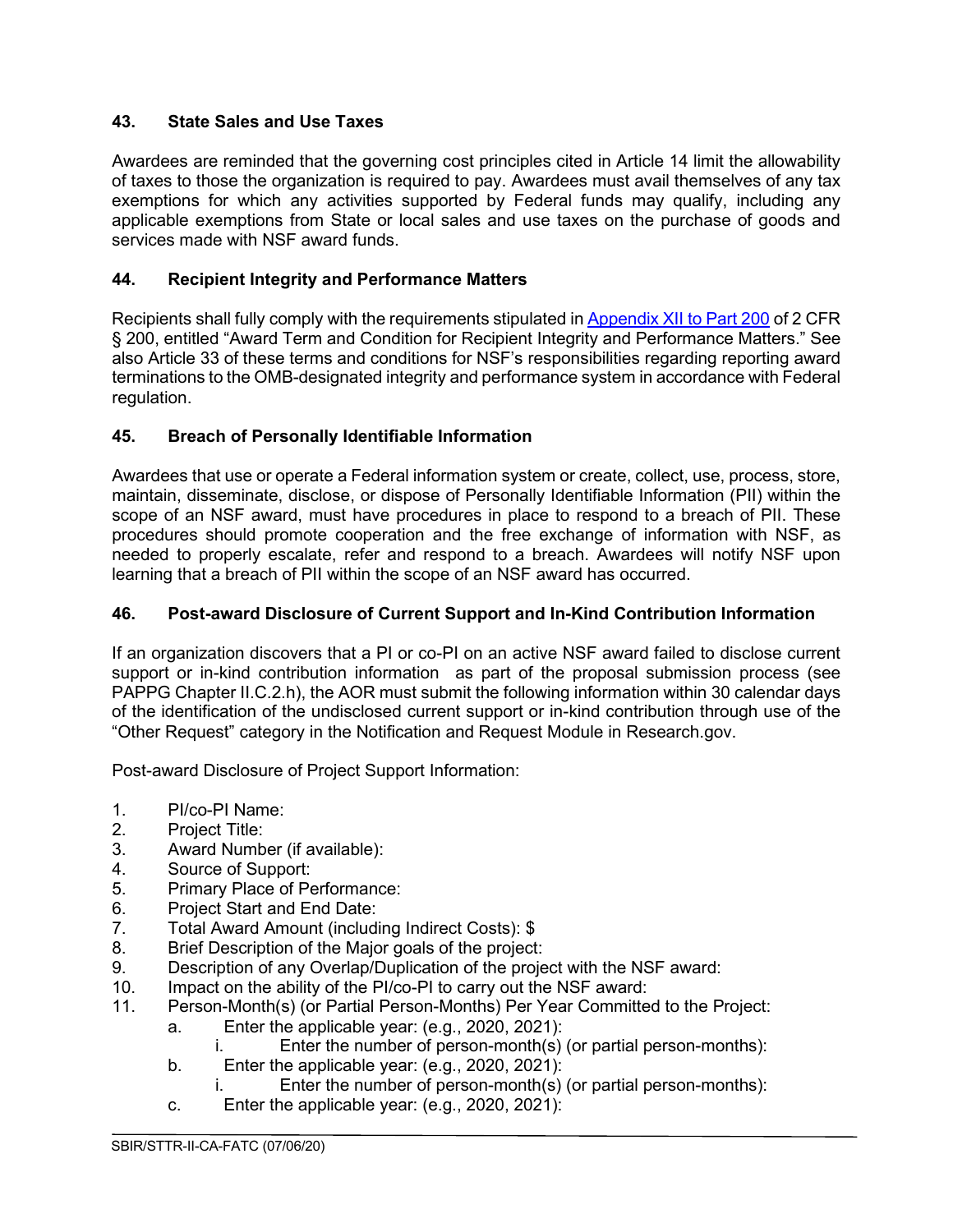- i. Enter the number of person-month(s) (or partial person-months):
- d. Enter the applicable year: (e.g., 2020, 2021):
	- i. Enter the number of person-month(s) (or partial person-months):
- e. Enter the applicable year: (e.g., 2020, 2021):
	- i. Enter the number of person-month(s) (or partial person-months):

Post-award Disclosure of In-Kind Contribution Information

- 1. PI/co-PI Name:
- 2. Source of Support:<br>3. Primary Place of Pe
- 3. Primary Place of Performance:<br>4. Summary of In-kind Contribution
- Summary of In-kind Contributions:
- 5. Description of any Overlap/Duplication of the project with the NSF award:<br>6. Impact on the ability of the PI/co-PI to carry out the NSF award:
- 6. Impact on the ability of the PI/co-PI to carry out the NSF award:<br>7. Person-Month(s) (or Partial Person-Months) Per Year Committe
- Person-Month(s) (or Partial Person-Months) Per Year Committed to the Project:
	- a. Enter the applicable year: (e.g., 2020, 2021):
		- i. Enter the number of person-month(s) (or partial person-months):
	- b. Enter the applicable year: (e.g., 2020, 2021): i. Enter the number of person-month(s) (or partial person-months):
	- c. Enter the applicable year: (e.g., 2020, 2021):
		- i. Enter the number of person-month(s) (or partial person-months):
	- d. Enter the applicable year: (e.g., 2020, 2021):
		- i. Enter the number of person-month(s) (or partial person-months):
	- e. Enter the applicable year: (e.g., 2020, 2021):
		- i. Enter the number of person-month(s) (or partial person-months):
- 8. Dollar Value of In-kind Contribution: \$

Upon receipt and review of the information provided, NSF may consult with the AOR, or designee, if necessary. Based on the results of this review, the Foundation will determine the impact of the new information on the NSF-funded award, and, where necessary, take appropriate action.

## <span id="page-33-0"></span>**47. Fee Payments**

Payment of fee is allowable only if expressly authorized by solicitation and the terms and conditions of the NSF award.

## <span id="page-33-1"></span>**48. Debarment and Suspension**

Recipients shall fully comply with the requirements stipulated in Subpart C of 2 CFR Part 180, entitled ["Responsibilities of Participants Regarding Transactions"](https://www.govinfo.gov/content/pkg/CFR-2011-title2-vol1/pdf/CFR-2011-title2-vol1-part2520.pdf) as supplemented by NSF's regulations at 2 CFR Part 2520.

<span id="page-33-2"></span>The recipient is responsible for ensuring that any lower tier covered transaction, as described in Subpart B of 2 CFR Part 180, entitled "Covered Transactions," includes a term or condition requiring compliance with Subpart C. The recipient also is responsible for further requiring the inclusion of a similar term or condition in any subsequent lower tier covered transaction. The recipient acknowledges that failing to disclose the information required under 2 CFR § 180.335 may result in the termination of the award, or pursuance of other available remedies, including suspension and debarment.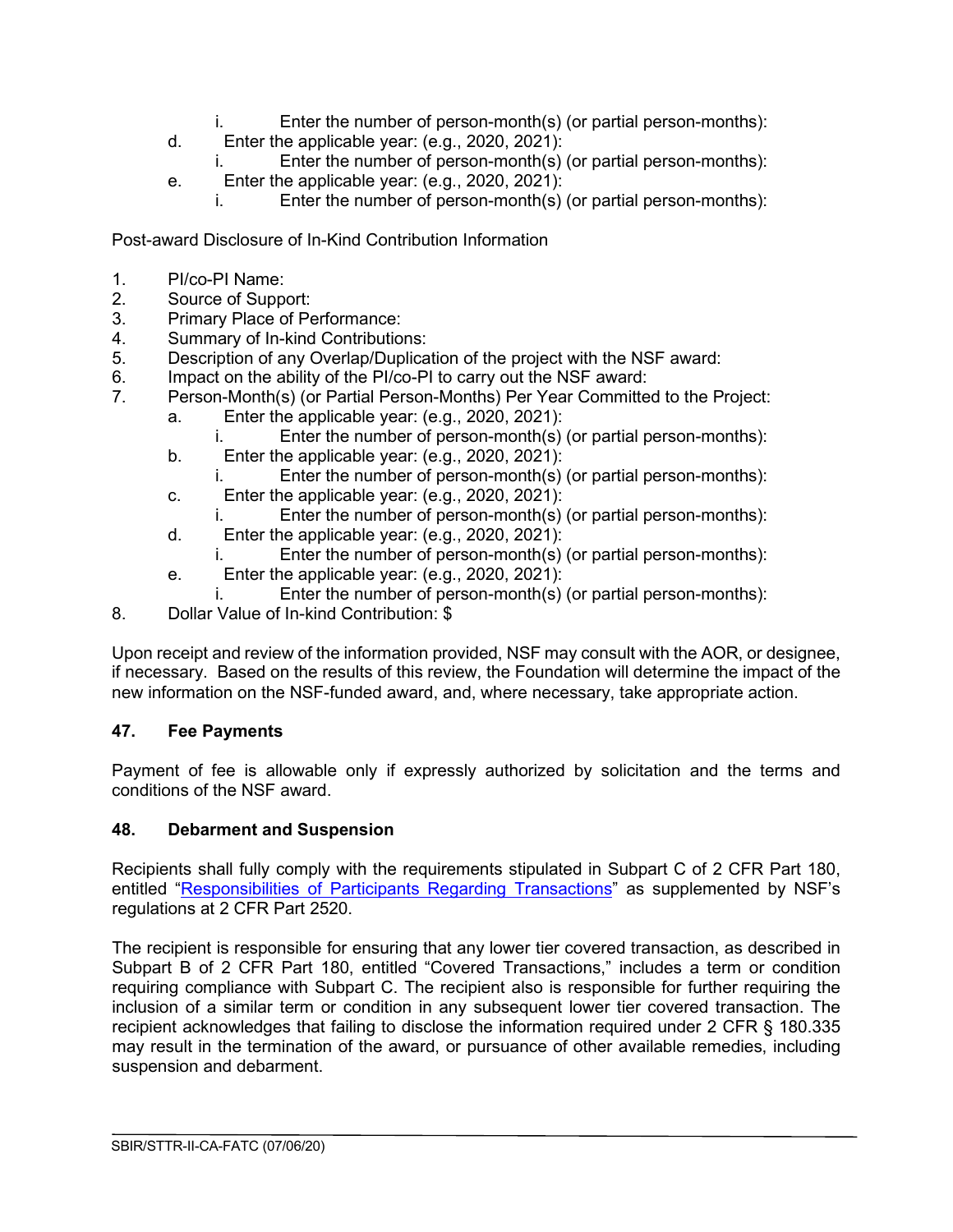## **49. Changes to the Cooperative Agreement**

The Awardee may request changes or additions to the cooperative agreement. Any such changes must be set forth in writing, agreed to by NSF and approved by the cognizant NSF Grants and Agreements Officer.

## <span id="page-34-0"></span>**50. Limitation of Funds**

This award shall be limited to amounts currently obligated to the award. The awardee bears the risk of making its own obligations, expenditures, or commitments above the current obligation of funds on this award and under no circumstance is NSF required to increase the award ceiling to accommodate additional obligations, expenditures, or commitments.

## <span id="page-34-1"></span>**51. Resolution of Conflicting Conditions**

Should there be any inconsistency between any special conditions contained in the award notice and these SBIR/STTR Phase II Cooperative Agreement General Conditions, the special conditions in the award notice shall govern. Should there be any inconsistency between these SBIR/STTR Phase II Cooperative Agreement General Conditions, any special conditions contained in the award notice, and any NSF solicitation cited or included by reference in the notice of award, the matter should be referred to the cognizant NSF Grants and Agreements Officer for guidance.

## <span id="page-34-2"></span>**52. Resolution of Disagreements and Disputes**

Disagreements and disputes of fact arising under this cooperative agreement that are not resolved through informal discussions will be subject to the written decision of the cognizant NSF Grants and Agreements Officer. This decision will be final unless, within 30 days of receipt of the decision, the awardee makes a written request for review to the Division Director, Division of Grants and Agreements (DGA), NSF. The request for review must contain a full statement of the awardee's position and the pertinent facts and reasons in support of the position. Review will follow the procedures stipulated under [PAPPG Chapter XII.B.3.](file://ad.nsf.gov/NSF/Users/wiphan/1-WILLIS/Program%20Work/IIP/New%20Coop%20Agreement/T&C%2020.1%20Version%20-%20New%20Article/PAPPG%20Chapter%20XII.%20B.3)

## **Other Considerations**

## <span id="page-34-3"></span>**53. Liability**

NSF cannot assume any liability for accidents, bodily injury, illness, breach of contract, any other damages or loss or any claims arising out of any activities undertaken pursuant to the award, whether with respect to persons or property of the awardee or third parties. The awardee is advised to insure or otherwise protect itself or others, as it may deem desirable.

## <span id="page-34-4"></span>**54. Sharing of Findings, Data and Other Research Products**

a. When doing so would not negatively impact any proprietary or commercial interest of the awardee(s), NSF expects significant findings from research and education activities it supports to be promptly submitted for publication, with authorship that accurately reflects the contributions of those involved. With the same caveat, it expects investigators to share with other researchers, at no more than incremental cost and within a reasonable time, the data, samples, physical collections and other supporting materials created or gathered in the course of the work. With the same caveat, it also encourages awardees to share software and inventions or otherwise act to